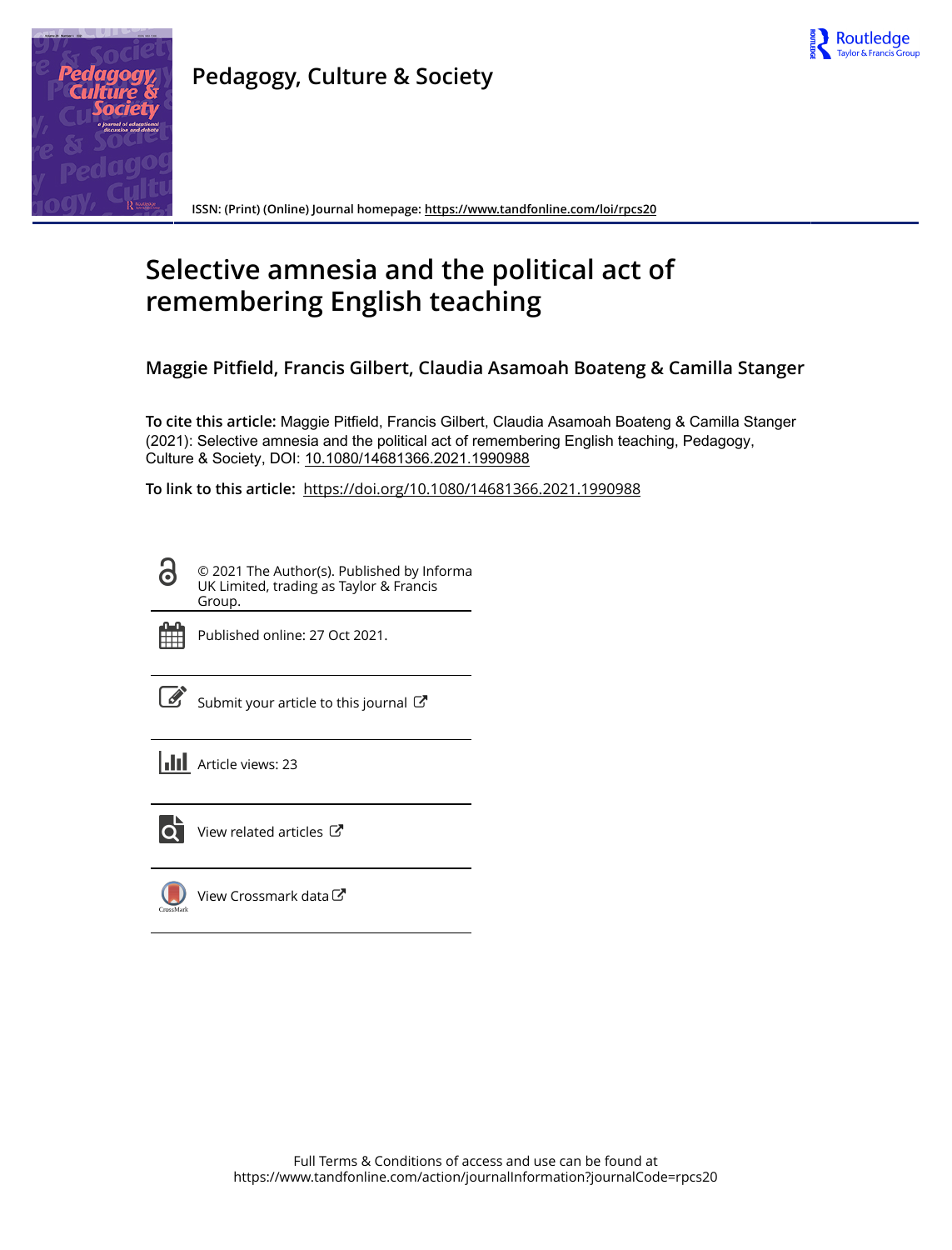

**a** OPEN ACCESS **a** Check for updates

# **Selective amnesia and the political act of remembering English teaching**

Maggie Pi[t](http://orcid.org/0000-0002-8975-5391)field, Francis Gilbert D, Claudia Asamoah Boateng and Camilla Stanger

Department of Educational Studies, Goldsmiths, University of London, London, SE14 6NW, UK

#### **ABSTRACT**

In this article the authors explore the phenomenon of 'selective amnesia' as it relates to education. We define this as a politically engineered loss of collective memory, both curricular and pedagogic, which has adversely affected what teachers and teachereducators do. Through an intergenerational dialogue between four secondary English teachers/teacher-educators, we invoke the power of memory to explore alternatives to currently dominant narratives in English teaching. Our starting point is 'what exactly has been forgotten?<sup>[1](#page-16-0)</sup> From there we move on to consider the underlying principles and values of the different model of English that emerges from our collective memory, and discuss how this might engage with policy in order to identify new forms and ideas. We propose that, for those involved in English teaching and teacher education in the here and now, memory has both a critical and motivational role to play.

#### **KEYWORDS**

Selective amnesia; memory; English teaching; teacher education; autoethnographic interrogation

#### **Introduction**

<span id="page-1-0"></span>In Kazuo Ishiguro's novel 'The Buried Giant' [\(2016\)](#page-18-0), a haunting fantasy set in the Dark Ages, a mist of forgetfulness has spread over the land of England. Virtually everyone has forgotten their history, their former selves, and lives day to day in a haze of unemotional, deadened relationships. In this context acts of remembering take on a heightened significance, both personally and politically.

As in literary fable so too in real life. At times during 2020 and 2021 remembering has dominated the news, for example, when the British Conservative Government chose to conflate the all-consuming 'battle' against the Covid-19 pandemic with the  $75<sup>th</sup>$  anniversary commemorations of World War II Victory in Europe (VE) day. Unsurprisingly the socalled British 'blitz spirit' was invoked as central to this narrative and in preference to memories of the post-war drive for regeneration and social cohesion, which culminated in the landslide election of a left-wing Labour Government and the creation of the Welfare State. More worryingly, ministers have determinedly stoked a 'culture war' in response to the Black Lives Matter (BLM) movement and the toppling of precisely one commemorative statue in Bristol, UK. This is because BLM has thrown an inconvenient spotlight on the ways in which European societies apply 'selective amnesia' to the less savoury aspects of

This is an Open Access article distributed under the terms of the Creative Commons Attribution License (http://creativecommons.org/ licenses/by/4.0/), which permits unrestricted use, distribution, and reproduction in any medium, provided the original work is properly cited.

**CONTACT** Maggie Pitfield m.pitfield@gold.ac.uk Department of Educational Studies, Goldsmiths, University of London, London, SE14 6NW, UK

<sup>© 2021</sup> The Author(s). Published by Informa UK Limited, trading as Taylor & Francis Group.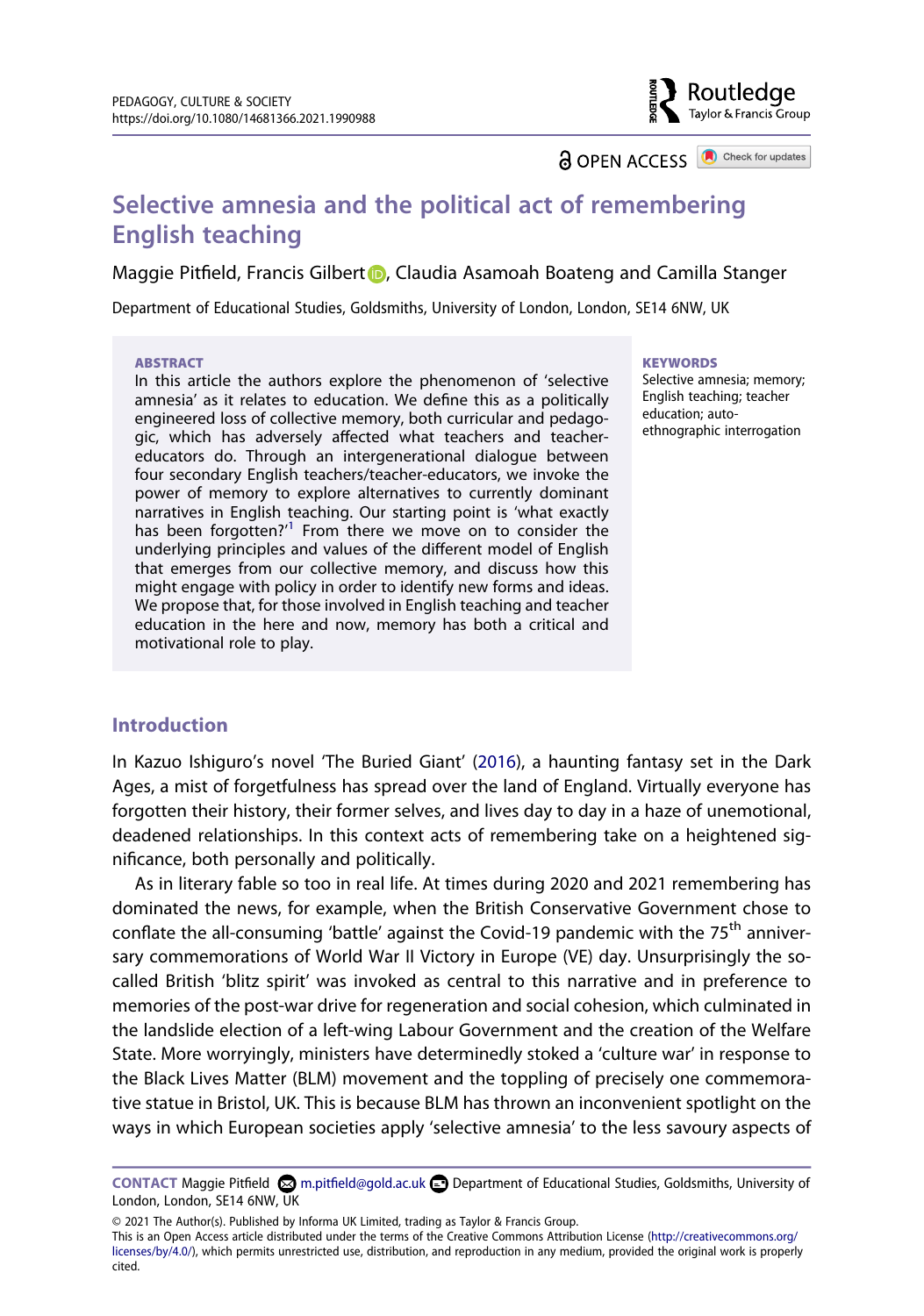#### 2  $\left(\rightarrow\right)$  M. PITFIELD ET AL.

<span id="page-2-3"></span>the 'imperial legacy' (Younge [2020,](#page-19-0) 8) of the supposedly 'great men' who are memorialised by statuary. In education too, a similar process of erasure is detectable in the National Curriculum for England; in the subject of History certainly, but also in terms of the texts taught in English. This has led one Black British educationalist to conclude that 'the new curriculum [for English] is a violent political statement that does not invite critical engagement' or even acknowledge the 'erasure of the Black presence and experience in Britain' (Nelson-Addy [2020](#page-19-1), 35). At the same time Nelson-Addy demonstrates that 'it hasn't always been like this' (35).

<span id="page-2-2"></span>For the authors of this article the act of remembering, if it is to have meaning beyond mere nostalgia, must always sit within a critical framework and address the mist of forgetfulness, to return to Ishiguro's novel, which has afflicted the teaching of English as a core curriculum subject. We are four teacher-educators who have had substantial experience of teaching English in state schools and also educating beginning teachers. It is our collective memories which we draw upon to both illuminate and challenge the current orthodoxies of English teaching. At the same time, we acknowledge Bacalja's ([2021](#page-17-0)) point that English teachers can still find ways to exhibit agency, and 'take advantage of the difference between the intended and enacted curriculum' (86). This is, however, becoming increasingly difficult within highly standardised and regulated systems, and whilst the experiences we discuss are in the context of schooling in England, they find resonance with what is happening in other anglophone countries such as Australia (see Doecke and McClenaghan [2011;](#page-17-1) Diamond and Bulfin [2021](#page-17-2)).

<span id="page-2-1"></span><span id="page-2-0"></span>Maggie has very recently retired, having lectured for 18 years in higher education, a number of which have been spent as a teacher-educator for secondary English. This part of her career followed 24 years in London comprehensive schools teaching English and drama. Francis is in his early 50s and anticipates working for another decade and a half: he worked as an English teacher in state schools for 25 years before becoming a teachereducator at a UK university in 2015. Claudia is in her early 40s and has been working as an English teacher and in management positions in South London secondary schools for nearly two decades. Recently she has combined her teaching with educating teachers both in the school and university contexts. Camilla is in her late 30s and balances school teaching with working part-time as a teacher-educator and lecturer at a university alongside co-leading a youth dance, creativity and social justice organisation that she cofounded as part of her PhD. Before taking up their roles as teacher-educators, Francis, Claudia and Camilla were all, at different times, students in the Education Department where Maggie worked.

Both Maggie's and Francis' own teacher education took place before the National Curriculum, school league tables and the Schools' Inspectorate, Ofsted, were introduced in England and Wales. Claudia and Camilla, however, were educated both as school pupils<sup>[2](#page-16-1)</sup> and university students after these practices were established.

Key questions, which are prompted by the authors' lived experiences as English teachers and teacher-educators, are:

- To what ends has the mist of forgetfulness been engineered by successive governmental policies?
- What constitutes the collective memory of English teachers and what might be gained from exploring this?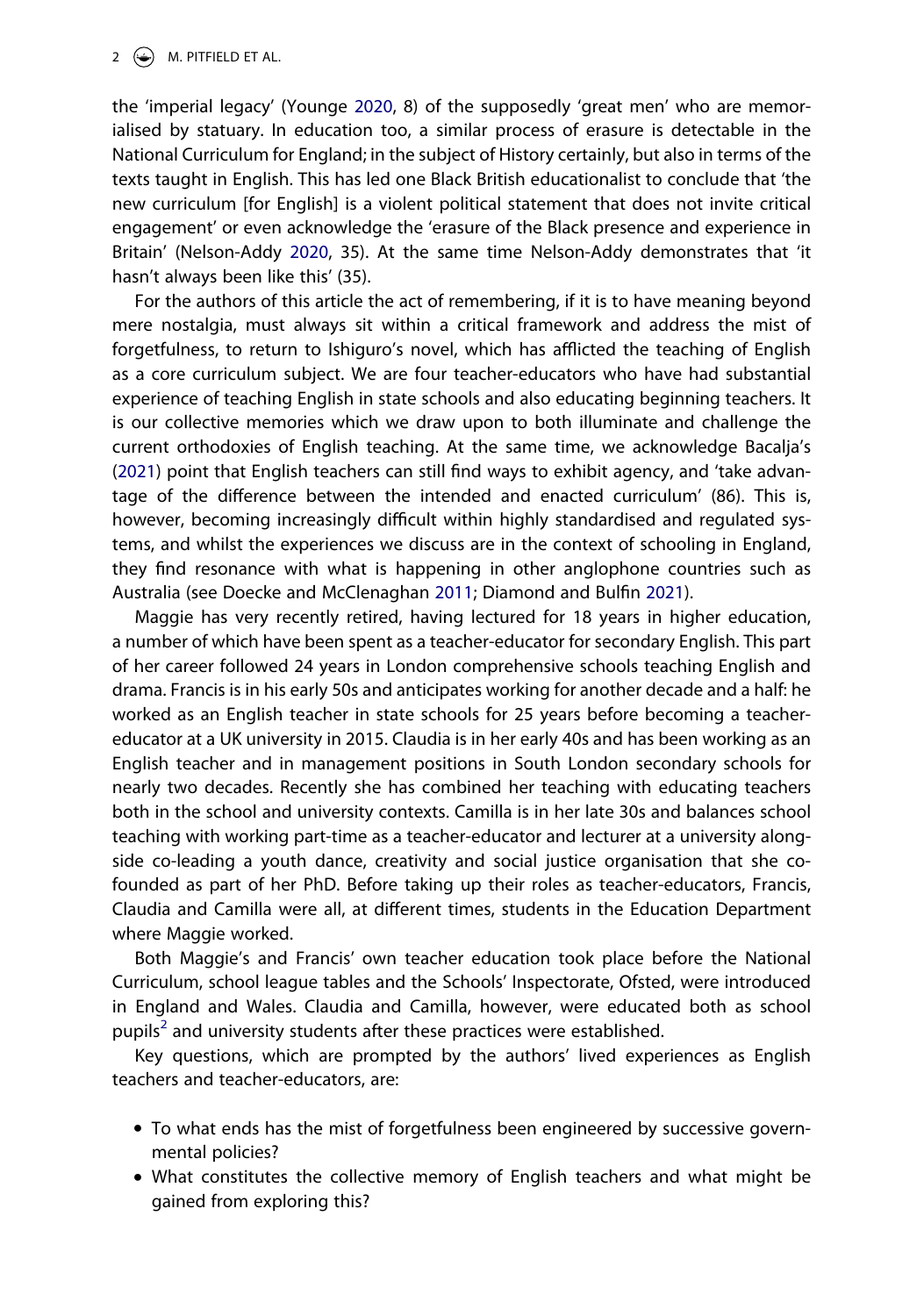● How can memory contribute to a positive account of resistant practices and the pressure for change?

We begin by introducing memory as a method for critically engaging with policy in English. This is followed by an intergenerational dialogue in which we interrogate current orthodoxies and elucidate the values that underpin a different version of English. We conclude by examining how memory work can make a meaningful contribution to a growing movement for change.

### **Theoretical framework**

Our methodological stance, which we describe as auto-ethnographic discursive interrogation, highlights the importance of providing a critical but safe dialogic space in which practice can be examined, theorised and progressively developed. By recalling and analysing what, why and how we taught, and by situating our experiences within the political and educational contexts of the times within which we have worked/are working as teachers and teacher–educators, we seek to challenge 'the hegemonic control of the dominant voice' (Freshwater et al. [2010,](#page-18-1) 505) of policy.

<span id="page-3-5"></span><span id="page-3-4"></span><span id="page-3-1"></span><span id="page-3-0"></span>Auto-ethnographic discursive interrogation sits alongside those other methodologies which enable teachers to profitably explore their own teaching practices by using the tools of ethnography: 'the study of people in naturally occurring settings or "fields" by methods of data collection which capture their social meanings and ordinary activities' (Brewer [2000](#page-17-3), 6). Our approach has synergies with that of Tarpey's ([2015\)](#page-19-2) 'collective memory approach' (388) to 'the "Professional Memory" (PM) of English teaching' (Tarpey [2016](#page-19-3), 77). His informants are English teachers who began their careers between 1965 and 1975, a period significant in the development of English teaching practices, both in England and Australia (see Sawyer [2016](#page-19-4)), but it is Tarpey, and not the teachers, who provides the theoretical framing for their accounts. Also of relevance to our article is Diamond and Bulfin ([2021\)](#page-17-2) 'cultural memory' (29) study with late career and retired English teachers in Victoria, Australia, which confronts an increasingly technicist definition of teacher professionalism and the set of generic teaching standards upon which it is based.

<span id="page-3-3"></span>Our memory work, however, adds a new dimension. In our model the researchers are the researched, and central to our methodology is the shared dialogue between Maggie and Francis, later expanded to include Claudia and Camilla in order to offer a significant generational span. Meetings were carried out face-to-face, remotely and in writing over a number of months, a period that included the pandemic 'lock-down'. From some initially unstructured conversations focusing on the aforementioned what, why and how we taught, the key questions listed above emerged. These provided the frame for further focused discussions, recorded by each of us in individual notes which were later shared. Again individually, we examined this data-set to identify emerging themes, then met (online) to compare and reach agreement. The final stage was for each of us to exemplify the themes by providing a written account of relevant examples from our teaching experiences.

<span id="page-3-2"></span>Whilst there are similarities, our methodology is distinct from 'collaborative autoethnography' (Lapadat [2017,](#page-18-2) 597) in that our autoethnographic accounts were written separately and then analysed, with the methodological focus on individual, as opposed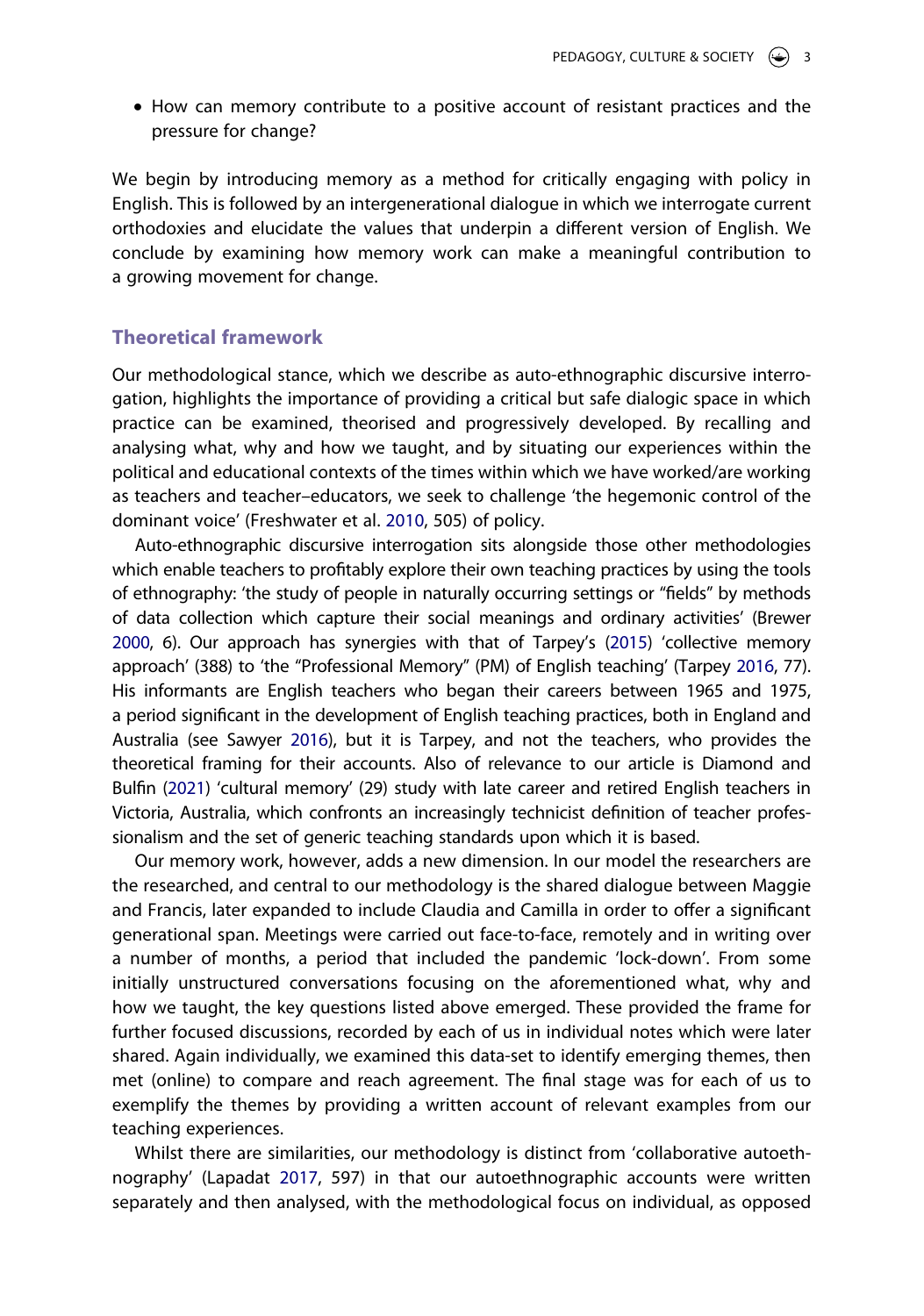## $4 \quad \circledast$  M. PITFIELD ET AL.

to collective, experiences. Our attention was not primarily upon 'team building, professional development or planning processes' (599), which are often the main emphases of collaborative autoethnography. The aim of our autoethnographic interrogations was to draw out the nuanced commonalities of the authors' specific practices in order to engage in a wider debate about English teaching, rather than focusing on collective action simply as a way of transforming our own situations.

For the purposes of this paper, we have organised our findings under four headings which correspond to our agreed themes:

- **a spirit of adventure**, recognising the agency of English teachers and their pupils;
- <span id="page-4-2"></span>● the **collegiality** of English teachers; the coming together of intergenerational, diverse professionals in 'communities of practice' (Wenger [1999](#page-19-5));
- vibrant **debate** at all levels in the education system and in the classroom;
- **diversity**: of teaching techniques; in the texts and topics that are taught; of opinions about English teaching.

Whilst these are admittedly broad in nature, we have mined our discussions to provide rich, precise accounts under each heading. Uniquely our approach enables memories of being a pupil, student-teacher, teacher and teacher-educator to interact bi-directionally, and by cross-cutting between them we are able to build a multi-layered memory of English teaching. In particular our dialogue has synthesised the English teacher and teacher-educator perspectives, and via our work both in schools and with beginning teachers, which for three of the four participants is very much ongoing, we propose that acts of remembering can have a direct influence on current pedagogical debates. Throughout we keep the bigger picture in view, to ensure that 'meaningful narrative patterns' (Reid [2016](#page-19-6), 99) can be discerned from amongst the 'cumulative mass of information' (99) that we share, analyse and critique.

# <span id="page-4-1"></span>**Situating the loss of memory within its socio-political context**

It was Maggie's impending retirement and her professional connections to the other authors which prompted all four of us to reflect jointly upon the nature of our knowledge and memories of English teaching. Rather than facilitating a gentle stroll down memory lane, however, our discussions have looked to the future of English teaching, as we highlight what Claudia and Camilla, part of the next generation of English teachers, have taken forward from their teacher education in order to meet changing circumstances.

<span id="page-4-0"></span>Maggie and Francis were trained at a time when there was much more attention paid to what became known as the 'personal growth' and 'cultural analysis' views of English (DES [1989\)](#page-17-4), two of five models identified by the original National Curriculum for English (The Cox Report). Their early careers were spent in classrooms where pupils were encouraged to co-operate in groups, to write personally and expressively, to read books which spoke directly to their lives and to use their experiences to understand the world both within and beyond their immediate experience. The emphasis upon English as a way to help children learn, grow as people and critically engage with literature is much derided for being 'child-centred' by politicians such as Nick Gibb, the Schools' Minister in the Conservative Government.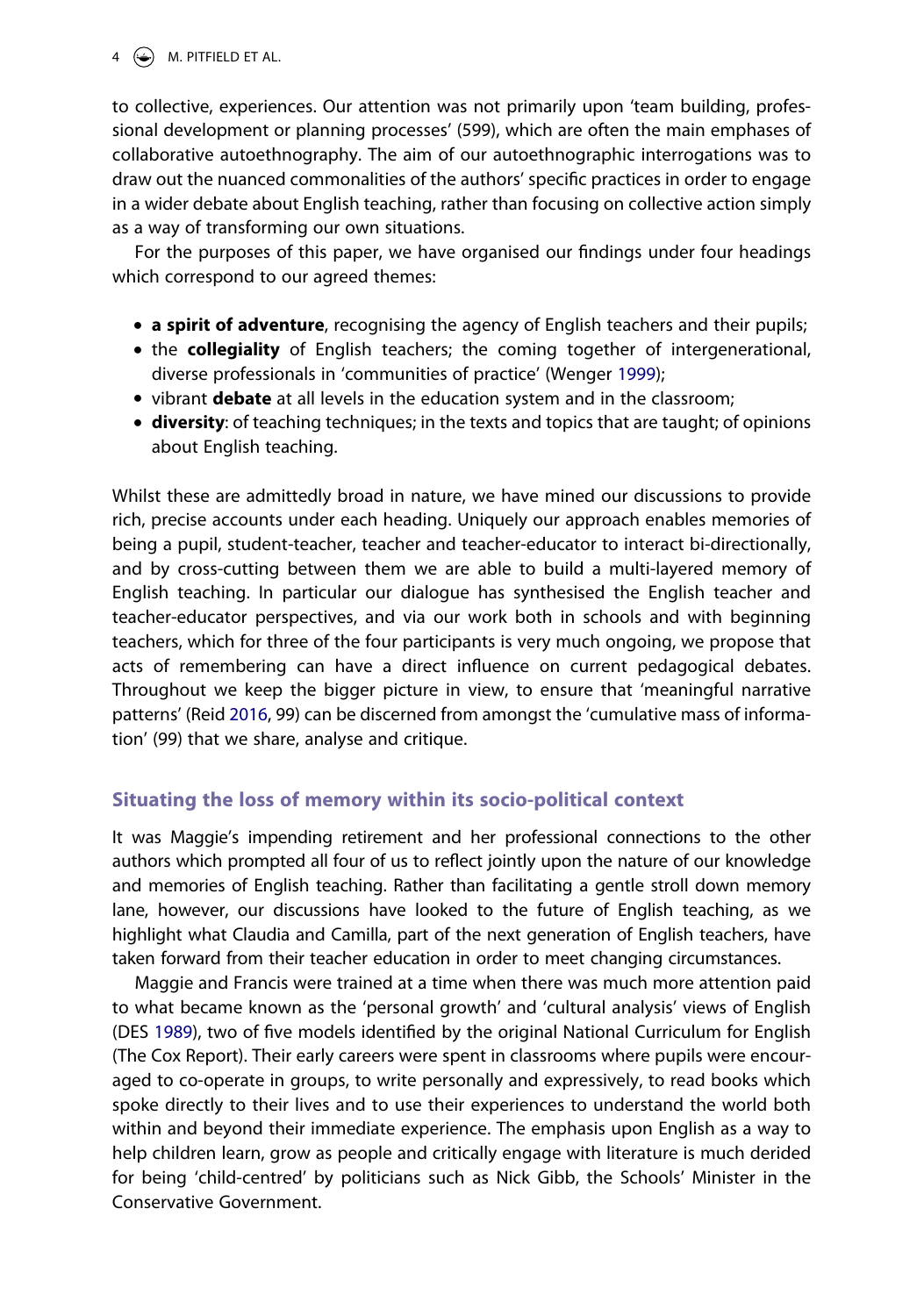<span id="page-5-6"></span><span id="page-5-5"></span><span id="page-5-4"></span><span id="page-5-1"></span><span id="page-5-0"></span>Gibb, and many of the educationalists who support his views, provide a parodically narrow-minded reading of what 'child-centred' approaches are. As Hardcastle ([2016](#page-18-3)) points out, there is nothing laisse-faire about 'starting from what children already know, working with their concerns and interests to a point where . . . it becomes appropriate and necessary to broaden out into the domains of systematic (school) knowledge' (114). By contrast, Gibb's [\(2017a\)](#page-18-4) solution is to maintain a tight focus on 'teacher-led instruction'. This is because any approach which aims to put the child at the centre of the learning is 'deeply misquided' (Gibb [2017b](#page-18-5)), and he draws on E.D. Hirsch<sup>3</sup> to justify his belief that 'knowledge' should be taught 'directly' to children. The knowledge-rich curriculum in English, as it has come to be known, including Michael Young's ideas around 'powerful knowledge', has been extensively critiqued by Yandell [\(2017\)](#page-19-7), Doecke ([2017](#page-17-5)), Doecke and Mead [\(2018\)](#page-17-6), and Doecke, Parr, and Yandell [\(2021\)](#page-17-7), and so we will not reiterate their arguments here. Nevertheless, from a Hirschian standpoint it is easy to dismiss as out-ofdate the version of English which the authors of this article propose, and to position our their concerns as coming from those whose understanding is fixed in a particular time and context, and who now peer down at English departments from the ivory tower of academia. For Claudia and Camilla any such characterisation is particularly inappropriate given their current and very recent experience of English teaching in schools, but Maggie and Francis also challenge Government ministers' crude depiction of university-based teacher-educators and researchers as the 'enemies of promise' (March [2013\)](#page-18-6) and the main reason why ineffective 'child-led', 'progressive' teaching happens in schools (Gibb [2014](#page-18-7)). Most serious is the way in which this narrative has led to the systematic side-lining in teacher education policy of university-based programmes, as McIntyre, Youens, and Stevenson [\(2019\)](#page-19-8) highlight.

<span id="page-5-9"></span><span id="page-5-8"></span><span id="page-5-7"></span><span id="page-5-3"></span>To engage with such attempts to re-write past philosophies and practices, it is useful when discussing secondary English teaching to repurpose Williams' [\(1977\)](#page-19-9) notion of the interrelationship between dominant, residual and emergent cultures. Dominant educational processes seek to subsume, dilute or repress those residual practices which, although formed in the past, remain active as oppositional alternatives. This often uncomfortable dialectical relationship results in the development of a distinctive emergent culture which seeks 'new forms or adaptations of form' (126). Our intention, therefore, is to put our auto-ethnographic, intergenerational dialogue to work, not to advocate a wholesale return to some mythical 'golden age', but rather to give due weight to the authors' expertise as English teachers and teacher-educators when considering what might be emerging.

#### **The purposes and pitfalls of memory work**

<span id="page-5-2"></span>In recent years the literature about English teaching has grappled with the purposes of invoking 'personal-professional narratives' (Diamond and Bulfin [2021](#page-17-2), 29) and memories (see the Memory/History special issue of the journal 'Changing English' in 2016), when discussing subject knowledge and pedagogy in English. It is worthwhile, therefore, to consider why English teaching has arrived at a point where memory appears to be important as both 'a professional resource and a cultural witness' (Reid [2016](#page-19-6), 109–110). Doecke, Turvey, and Yandell [\(2016\)](#page-17-8) posit that the work of educators has been diminished by the way in which 'an historical consciousness no longer shapes our awareness of the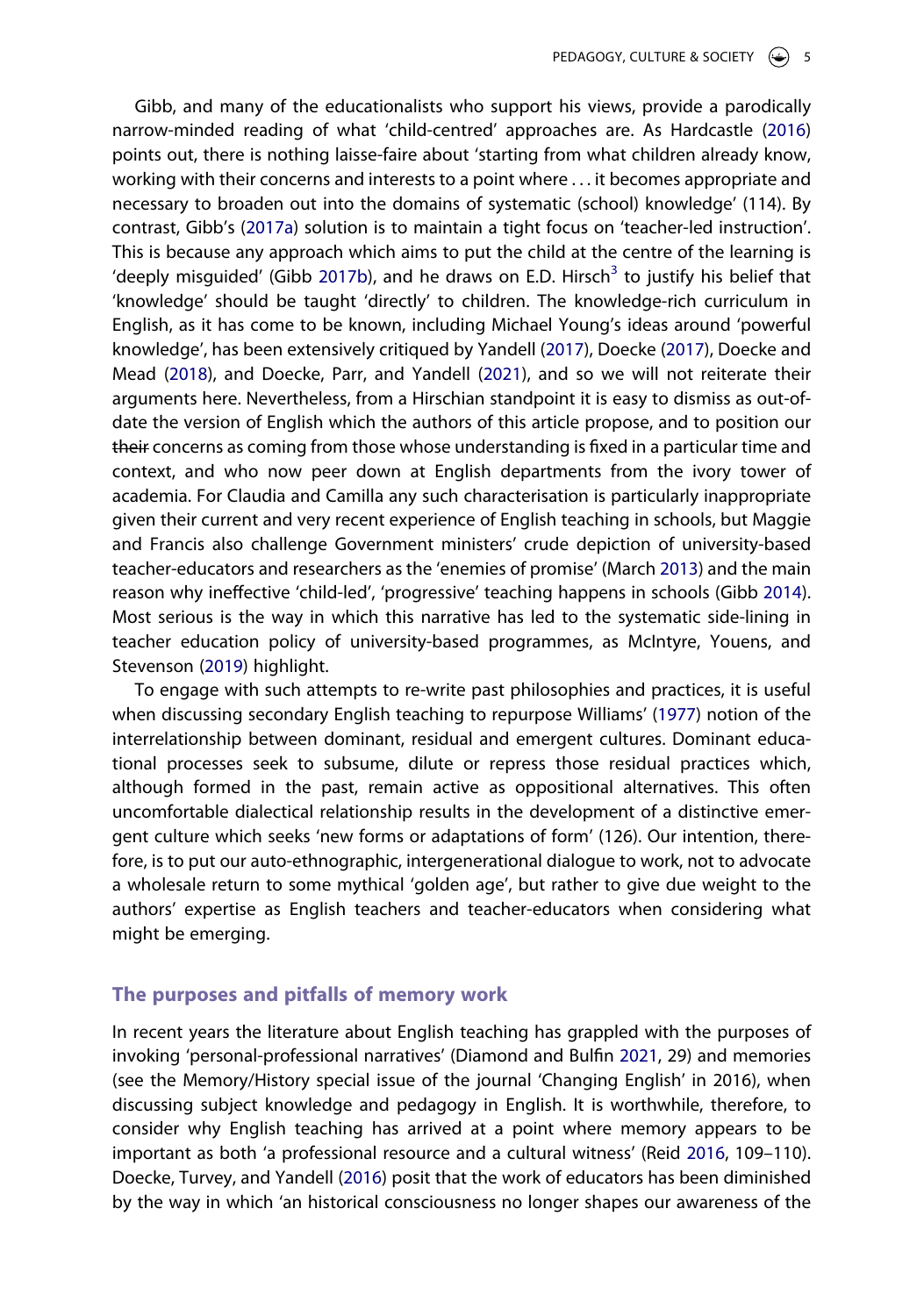$6 \quad \Leftrightarrow \quad M.$  PITFIELD ET AL.

present' (95). If the thinking about English teaching and the language used to describe it have changed, then marking 'the differences between then and now is an important way to put contemporary attitudes and practices into a critical perspective' (95).

A particular concern, however, is to do with generalisation, as examples of past innovative practices would not have been universal, and it is of course true that pedagogy in English varied and was contested. In their brief history of post-WW2 English teaching and the shifting landscapes of schooling in which it was located, Hardcastle and Yandell ([2018](#page-18-8)) acknowledge that pedagogical changes did not 'happen overnight. In the first instance, these were local and piecemeal, relying heavily on the initiative of individual teachers and the ethos of particular schools' (565). Nevertheless, at a time when education was not framed as a competitive marketplace:

English teachers improvised, experimented, consulted, campaigned for reform, scrutinised policy, made mistakes, weathered criticism, but also, crucially, shared their experiences of success and failure in a generous spirit of co-operation (Hardcastle and Yandell [2018,](#page-18-8) 565).

This sums up how English teachers experienced both the responsibility and exhilaration of acting as curriculum designers not just deliverers, and it is significant that dominant officialdom (Reid [2016](#page-19-6)) relies on 'ignorance of this professional past' because it is 'intent on "standardising" what counts as good teaching' (102).

<span id="page-6-2"></span><span id="page-6-1"></span><span id="page-6-0"></span>The account of Hardcastle and Yandell ([2018\)](#page-18-8) account suggests an approach to pedagogic and curriculum development which is animated by a joy for learning and developing one's expertise as an English teacher, a joy which is under threat (Goodwyn [2012](#page-18-9); Gibbons [2016,](#page-18-10) [2019](#page-18-11); Jones [2019\)](#page-18-12). The role of memory work, therefore, is to provide a counternarrative, with the caveat that viewing the past through the ideological prism of the present can never be a fully illuminating process. For example, in the current political climate, with curriculum very tightly constrained by the regulatory mechanisms of assessment, the original version of the National Curriculum for English may, by today's standards, seem to be, if not an entirely benign document, then at least a reasonable attempt at consensus. However, this is to do a disservice to the furore it caused at the time amongst English teachers on the one hand and Cox's<sup>4</sup> political masters on the other. It is also important to raise that, in an era when dictatorial regulation and surveillance is the perceived norm, the very idea of a national curriculum was once highly contentious. What it is useful to take from this, therefore, is that English teaching has for a long time existed in a very politicised arena and it is this history of struggle which can meaningfully inform the present and project forward to a possible future.

Finally, it is significant that policy-makers in both England and Australia are themselves engaged in deploying a form of false memory syndrome to counter oppositional voices. Thus, in the name of rigour they invoke 'a mythologised past personified by the so-called Western tradition of literature' (Bacalja [2021,](#page-17-0) 97). Not only does this obfuscate the processes by which particular texts are 'canonised', but it also serves as a barrier to curriculum renewal in this area, a situation of particular concern in the context of recent efforts to decolonise the English curriculum.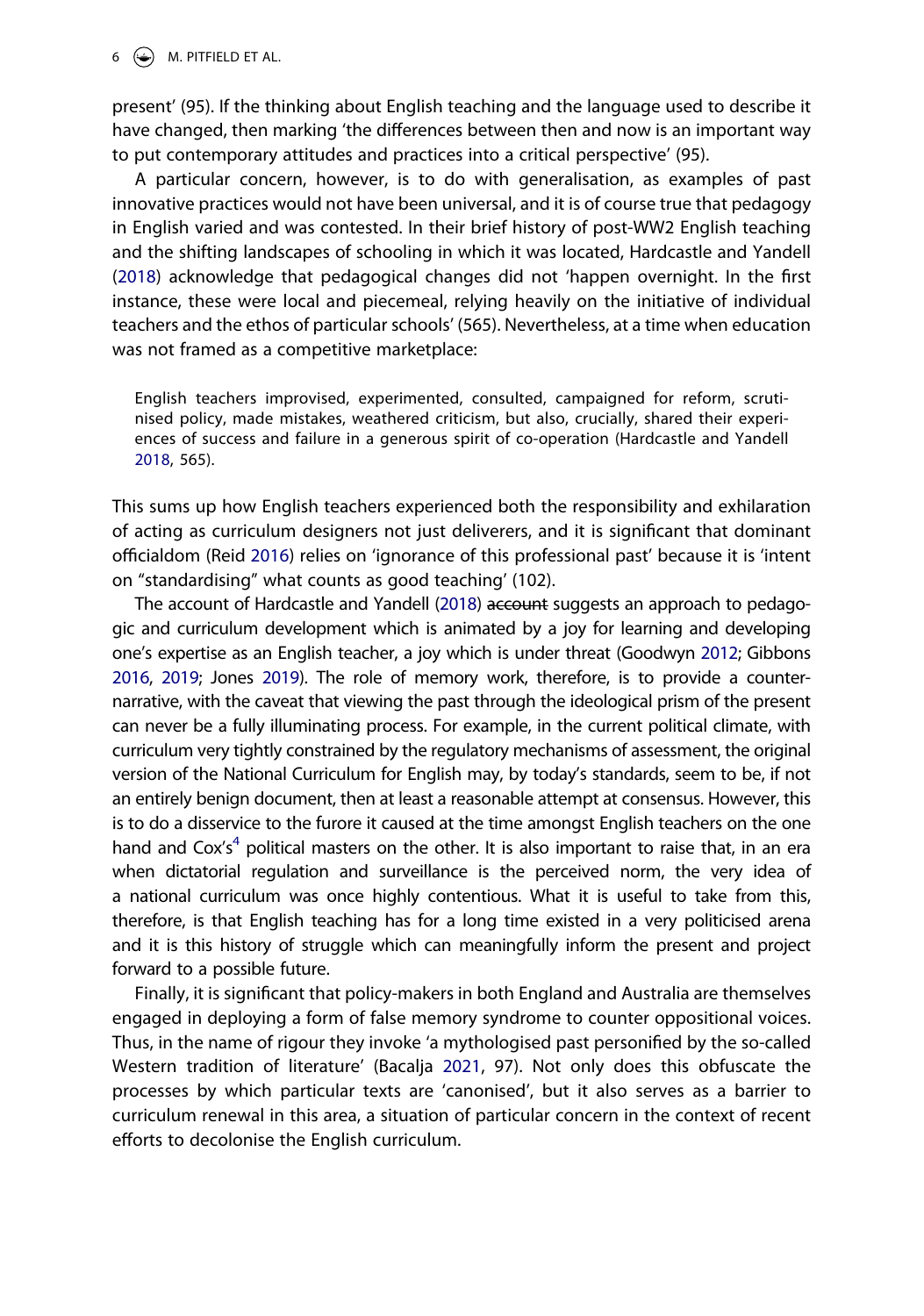#### **The challenge to collective memory**

The collective memory of English teaching is 'housed' in its professional institutions and networks. These include local authority teachers' centres and specialist advisory teams, which had a significant presence in English during the 1970s–90s; the bottom-up associations NATE and LATE<sup>[5](#page-16-4)</sup>; Her Majesty's Inspectorate (HMI); and English departments in schools. It is true to say that all have progressively faced the challenges of marginalisation and worse. Taking the Local Authority (LA) English Advisor as an example, this subject specialist role has largely been abolished as a result of the austerity agenda set in motion by the Conservative-led Coalition Government (2010–15) and an increasingly fragmented school system. LA English advisors worked supportively with English teachers in local schools to provide opportunities for sharing and improving practice, and they organised professional development at LA level. Whilst they have not been replaced, they do have counterparts in Ofsted, multi-academy trusts (MATs) and the examination boards. However, in these organisations advisors often have a very different agenda; their job is not primarily to support and develop but to monitor and judge teachers. Thus, the knowledge base of this new breed of English advisor is founded in the monitoring regimes by which the 'success' of English teachers is formally measured.

Gibbons, a former Chair of NATE, argues in much of his research that successive waves of policy change have not only 'defeated' politically active and 'professional' teachers but also made many English teachers and teacher-educators 'apathetic' [\(2016,](#page-18-10) 42), meaning that their voices are not prominent at local or national levels. Instead, teachers who are supportive of Conservative policy initiatives have been championed. Gibb asserts that:

. . . there are 1,237 active educational blogs in the UK and many of them, I can testify, have directly influenced government policy. Education provides a case-study in the democratising power of new media, providing an entry point for new voices to challenge old orthodoxies (Gibb [2015\)](#page-18-13).

<span id="page-7-3"></span><span id="page-7-2"></span><span id="page-7-1"></span><span id="page-7-0"></span>It perhaps comes as no surprise to learn that many of the most highly publicised bloggers promoting a knowledge-based curriculum and direct instruction have been rewarded by important posts in educational policy-making. They have written influential government reports such as the Commission on Assessment without Levels: Final Report (DfE [2015\)](#page-17-9), had a bearing on teacher education policy (DfE [2014](#page-17-10); Didau [2018](#page-17-11)), and been involved in the disbursement of multi-million-pound research grants (Quigley [2019;](#page-19-10) Education Endowment Foundation [2018\)](#page-18-14). They are part of a collective movement which promotes a 'culturally reactionary curriculum and pedagogy' and have become a 'neo-conservative hegemony' (McIntyre, Youens, and Stevenson [2019,](#page-19-8) 165). As such they are hardly an example of the democratised blogosphere to which Gibb lays claim.

#### **What is in danger of being forgotten and what should be remembered?**

As Ken Jones ([2019](#page-18-12)) demonstrates, many secondary English teachers who were educated in England and Wales up to the early 1990s, emerged from their teacher education with a set of values at odds with the current orthodoxy of teaching, an orthodoxy which has been imposed by successive waves of policy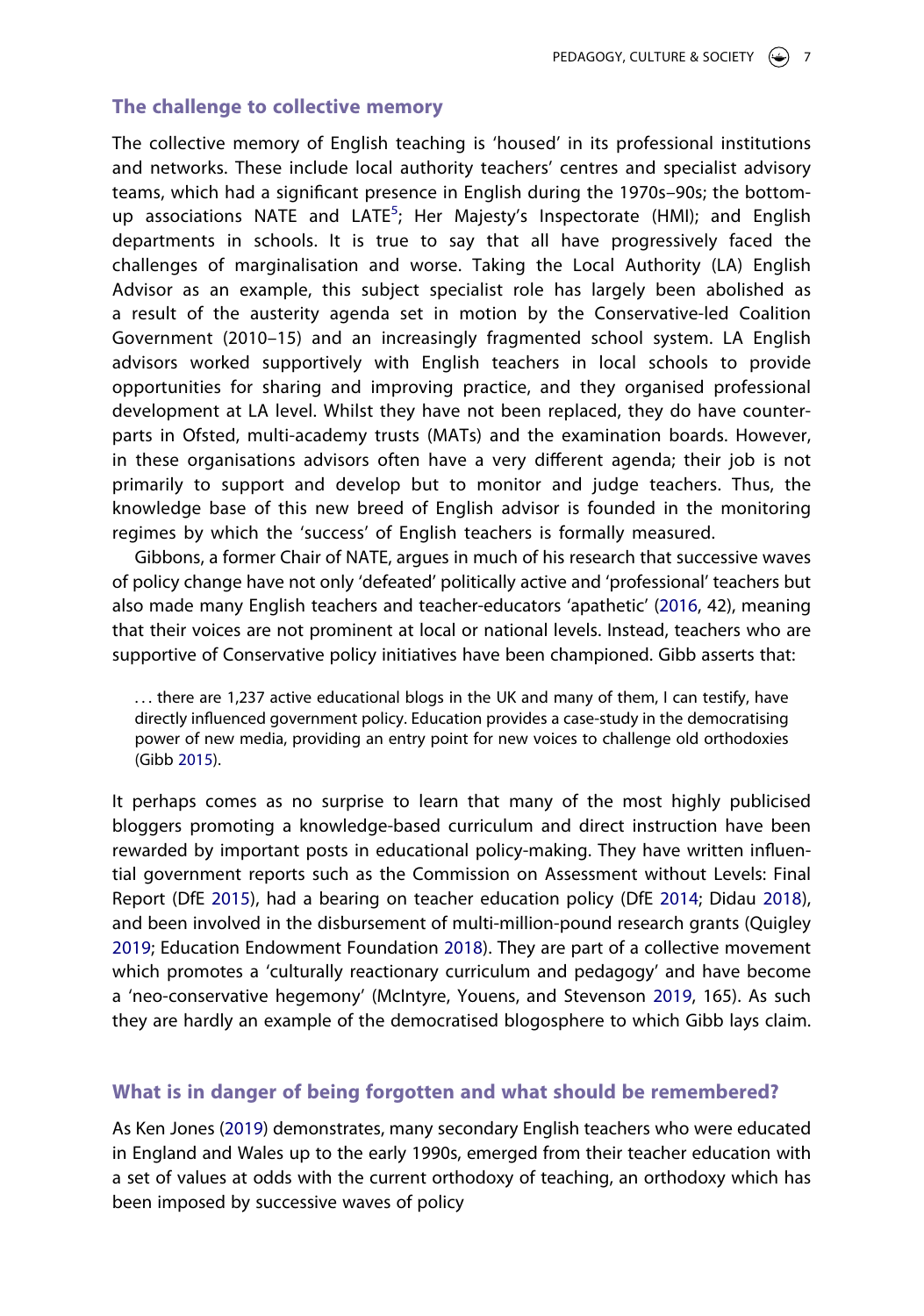#### $8 \quad \circledast$  M. PITFIELD ET AL.

Historical amnesia is the order of the day. Ofsted's mea non culpa for the predominance of test-orientated teaching is accompanied by ungrounded advocacy of new but unargued doxa: 'knowledge-rich curriculum' constructed without acknowledgement of the critiques and challenges which accompany the term; learning defined in terms of memorisation; phonics stipulated as the cornerstone of learning to read. It is only possible to maintain these positions through reliance on a continuing historical amnesia. What, it may be useful to ask when reading Ofsted's new policy positions, has been forgotten here? (Jones [2019](#page-18-12), 328)

Ken Jones answers this question when he suggests, by citing Harold Rosen, that what has been lost in English teaching is the focus upon 'the concerns, hopes and fears and daily lives of the pupils' (Rosen as cited in Jones [2019,](#page-18-12) 329). Our article seeks to address this issue by elucidating some of the values, ideas and strategies that can be recovered in order to meaningfully inform the development of new forms of secondary English practice for the post-pandemic era.

In the analysis that follows we focus on the four previously identified themes, drawing upon the authors' acts of remembering to highlight how specific practices might have a positive impact on the approach to English teaching in schools today. Our key aim is to show that they are not vague concepts which never properly existed in English teaching and therefore have little prospect of ever materialising in the present or future. Rather, these principles were enacted in very specific ways in the past and the act of remembering them has profound value in enabling teachers to shape their pedagogy in the immediacy of the present moment. Furthermore, memory has a political role to play in preparing beginning English teachers for the often harsh realities of current practice by demonstrating to them that other approaches are possible and indeed desirable in terms of the learning that takes place in English classrooms.

## **A spirit of adventure**

Maggie and Francis were educated as English teachers prior to the implementation of the UK's 1988 Education Act. Whilst neither cites this as a particularly 'golden age', their respective courses did impart 'a spirit of adventure', which a number of different elements coalesced to create. The changes that had occurred in response to the comprehensivisation of schools prompted much debate about pedagogical inclusivity and during their teacher education Maggie and Francis learned how to utilise:

- group and project work to make lessons exciting and give pupils a degree of autonomy;
- drama techniques when reading literary and dramatic texts with pupils;
- planning sessions alongside other teachers to ensure that lessons nurtured meaningful, cognitive talk, and reading and writing for pleasure.

Moving forward into their own teaching careers, many of their lessons were characterised by the aforementioned strategies, which were then honed and refined across their years of classroom practice; and when they became heads of English departments, both Maggie and Francis fostered collaborative planning as well as pedagogical and subject-directed discussions within their respective department teams.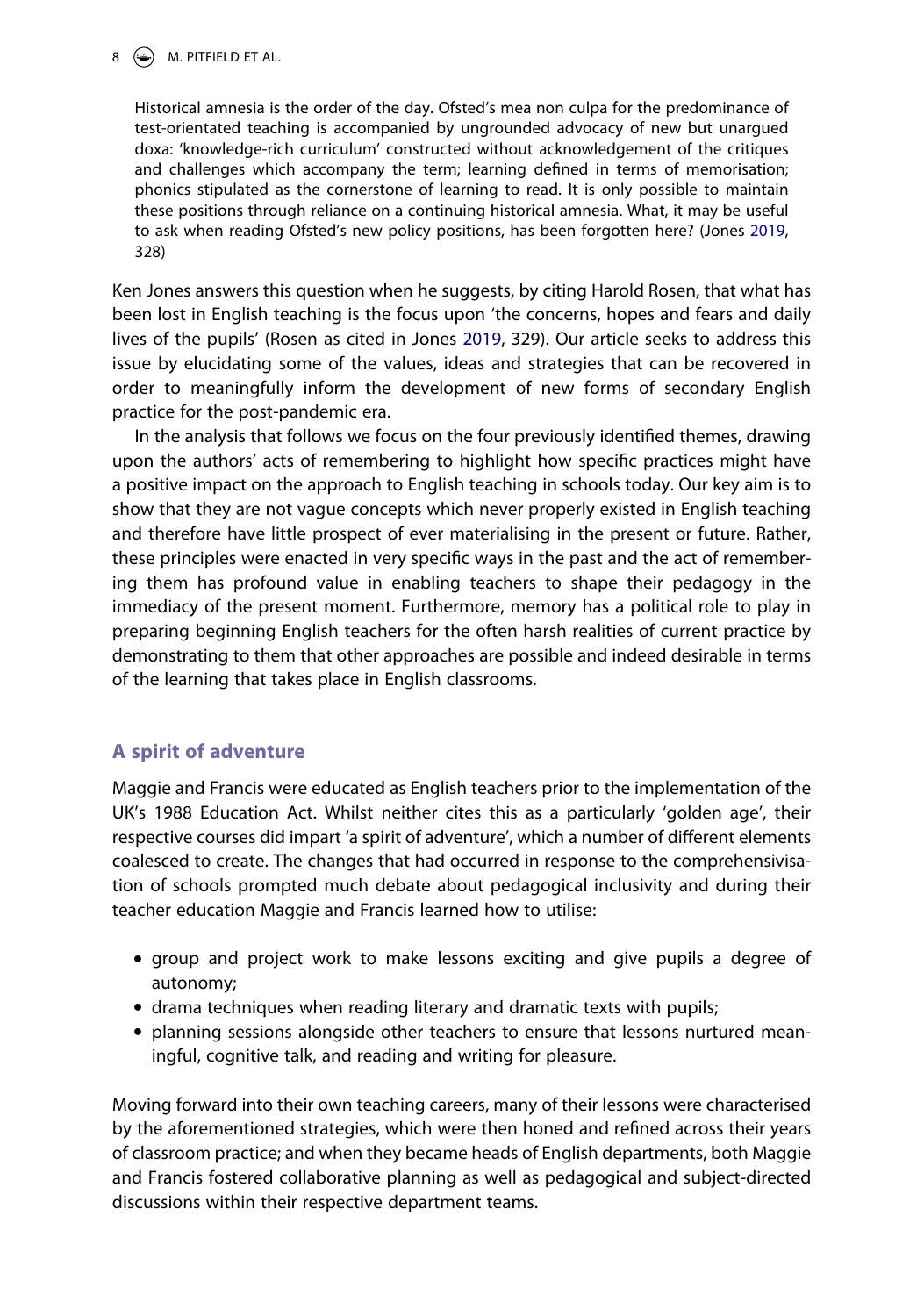Maggie recalls the development opportunities afforded by the introduction of the General Certificate of Secondary Education (GCSE), the new national examination at age 16, particularly as GCSE English and English Literature were, from 1986 to 1994, 100% teacher-assessed coursework examinations. When Maggie was deputy head of English, she recalls the department members, inspired by the vision of their curriculum leader, making some sophisticated innovations:

We introduced a series of lessons called 'Open Study'. Pupils were offered a range of study options, from science fiction, to world literature to teenage fiction, and dedicated funding was made available to compile book boxes for each option. English teacher colleagues in the department worked in pairs to produce the student booklets and materials for each option, which gave an account of the type/genre of literature to be studied, reading lists, approaches, critiques and sample assignment questions.

This memory demonstrates the way in which English teachers were empowered to shape their own curricula. Although successive governments have enforced movement away from such a model, teachers have still found spaces to continue this legacy of exploration, as Camilla's account affirms. In part inspired by the approaches detailed above, she has enjoyed working with her post-16 Literature cohorts over the years to develop a comparative coursework unit exploring the work of poet Carol Ann Duffy and novelist Chimamanda Ngozi Adichie, contextualised alongside texts and writers suggested each year by her pupils, ranging from Shakespeare to Nicki Minaj, the rapper and singersongwriter. As Camilla notes, however, since the introduction of a 100% terminal examination model<sup>6</sup> at GCSE, these same freedoms no longer easily extend to the English and English Literature curricula at A (advanced) level.

Importantly, 100% coursework syllabi were far from unregulated. Rather, they were supported by a whole infrastructure of guidance and training provided by the examination boards and English advisors. In addition, to ensure the fair application of assessment criteria and provide appropriate checks and balances, English teachers participated annually in a range of moderation events and activities, becoming expert in assessment as a result. It is worth noting that during the Covid-19 pandemic, at a time when teaching has been disrupted by lock-down, and terminal examinations cannot take place due to social distancing requirements, teachers have again been asked to assess and grade pupils for their GCSEs. However, this is happening without the previously mentioned infrastructure in place, and the decision to give teachers this responsibility has been taken at a very late point in the pupils' courses. What is in danger of being forgotten here, as Maggie and Francis' memories highlight, is that coursework requires a coherent support framework, and the Government's Covidinspired proposals are therefore most definitely not coursework assessment as we know it could and should be.

In summary, at a time when educational policy itself nurtured a spirit of adventure, by giving teachers a high level of supported autonomy, this spirit could then be passed onto pupils in the form of projects like 'Open Study'. Maggie suggests that, in fostering independence and choice in their reading, the 'Open Study' was popular, not least because pupils were able to explore and find the literature that engaged them. The English teachers responded by developing bespoke resources based on their pupils' interests and also made recommendations to take pupils further in their reading. The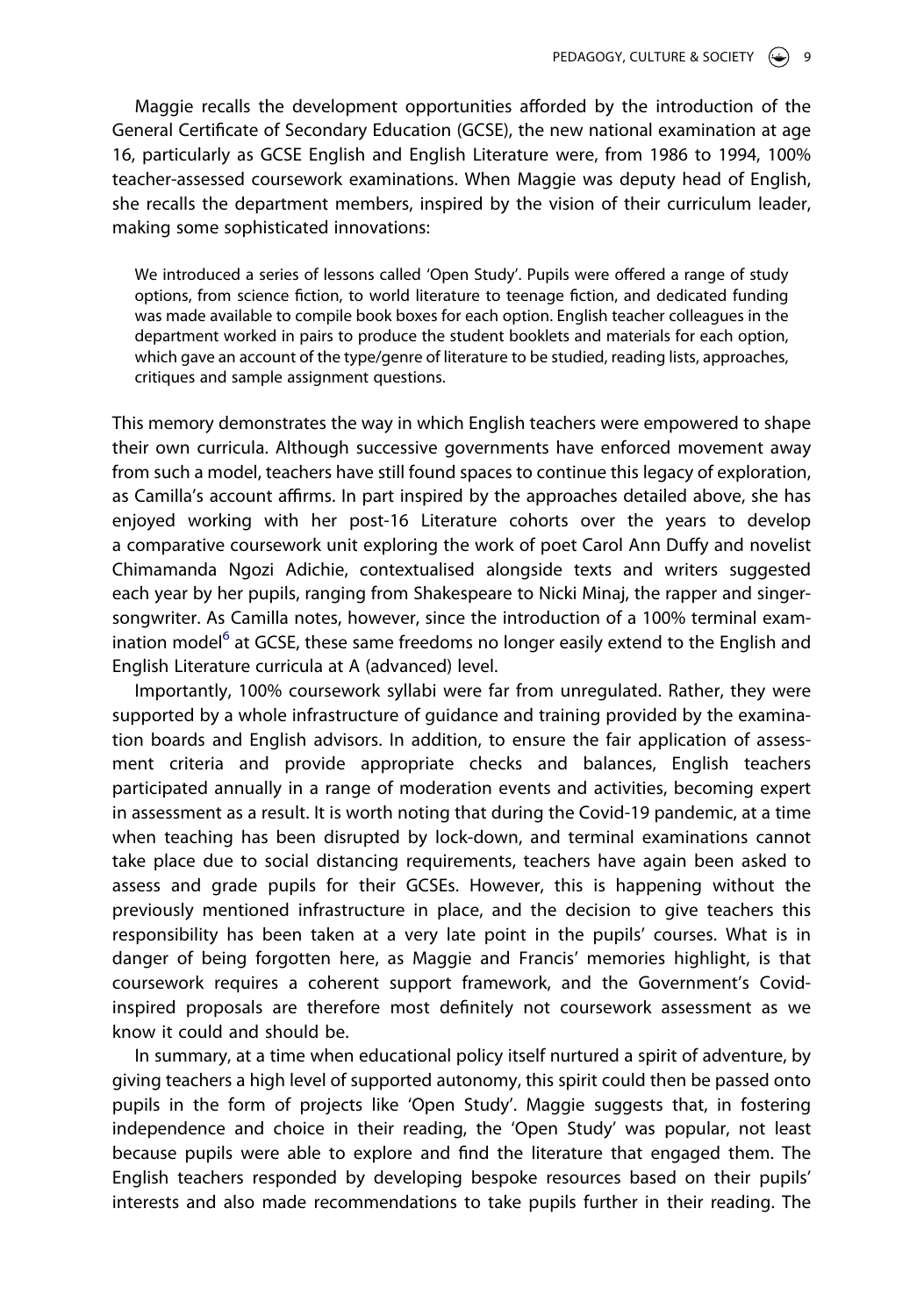10  $\left(\frac{1}{2}\right)$  M. PITFIELD ET AL.

spirit of adventure infused the learning because both teachers and pupils were encouraged to experiment and to search for what really involved them, and this is an approach which, in a different context, Camilla has sought to adapt and develop.

# **Collegiality**

<span id="page-10-0"></span>When Claudia became a PGCE English student in the early 2000s, teaching English in a context of school league tables, high stakes inspections and teachers' performancerelated pay was already a very different experience. At this time similar changes were happening in other educational jurisdictions (Fuller and Stevenson [2019](#page-18-15)), but inflected differently according to cultural and historical nuances (see Bacalja [2021](#page-17-0)). In England the change in the GCSE English assessment to 60% terminal examination meant that an initiative like 'Open Study' would be much more difficult to institute. Nevertheless, Claudia remembers how her tutors brought to her teacher education programme a tenor and approach which was liberating. Even though 'in this world of academia and prestige' she suffered from 'Imposter Syndrome', with her tutors' support she 'began to feel at ease. I remember my first weeks on the programme, engaging in the different activities and learning about the process of learning, I knew that I had arrived'.

As a school pupil Claudia recalls her love of learning but not all her English teachers offered opportunities to draw on her cultural background or encounter texts in which young black women such as herself were represented in rounded, complex ways. She is, however, very clear in her memory of the English lessons that 'truly captivated me', and as an avid reader she does not define representation in narrow terms or deny the place of canonical texts:

The lessons where I learned about segregation, racism and discrimination in Mildred D Taylor's 'Roll of Thunder, Hear My Cry'. The lessons where I read about the early nineteenth century and fell into the world of a frugal and isolated weaver, whose life is transformed by the power of love in 'Silas Marner', and lastly the lessons where I had the opportunity to write and create my own stories. Those were the lessons that spoke to me.

<span id="page-10-1"></span>The PGCE English programme, with its emphasis on drawing out and sharing the beginning teachers' and their pupils' 'funds of knowledge' (González, Moll, and Amanti [2005](#page-18-16)), played to these strengths. She particularly recalls teaming up with a fellow student who came from a very traditional literature degree background. This was in contrast to Claudia's own wider reading preferences and her experience of an English degree which contained elements of media and cultural studies. By sharing their reading histories both she and her colleague considerably expanded the reading repertoires that they were then able to take into the classroom, an approach which has gained renewed urgency as a result of the Black Lives Matter movement and the focus in English on decolonising the literature curriculum. The values underpinning the collegial way of working that Claudia enjoyed during her teacher education, which in essence are very similar to those in Maggie's description of teachers developing the 'Open Study' course, continue to inform her practice. This is because, from the outset, collegiality meant that Claudia felt less like an 'Imposter' and more part of an English teachers' community of practice: a group of people practising being teachers together under the supervision of an expert (Wenger [1999\)](#page-19-5). For Claudia this was manifested in group lesson planning activities during which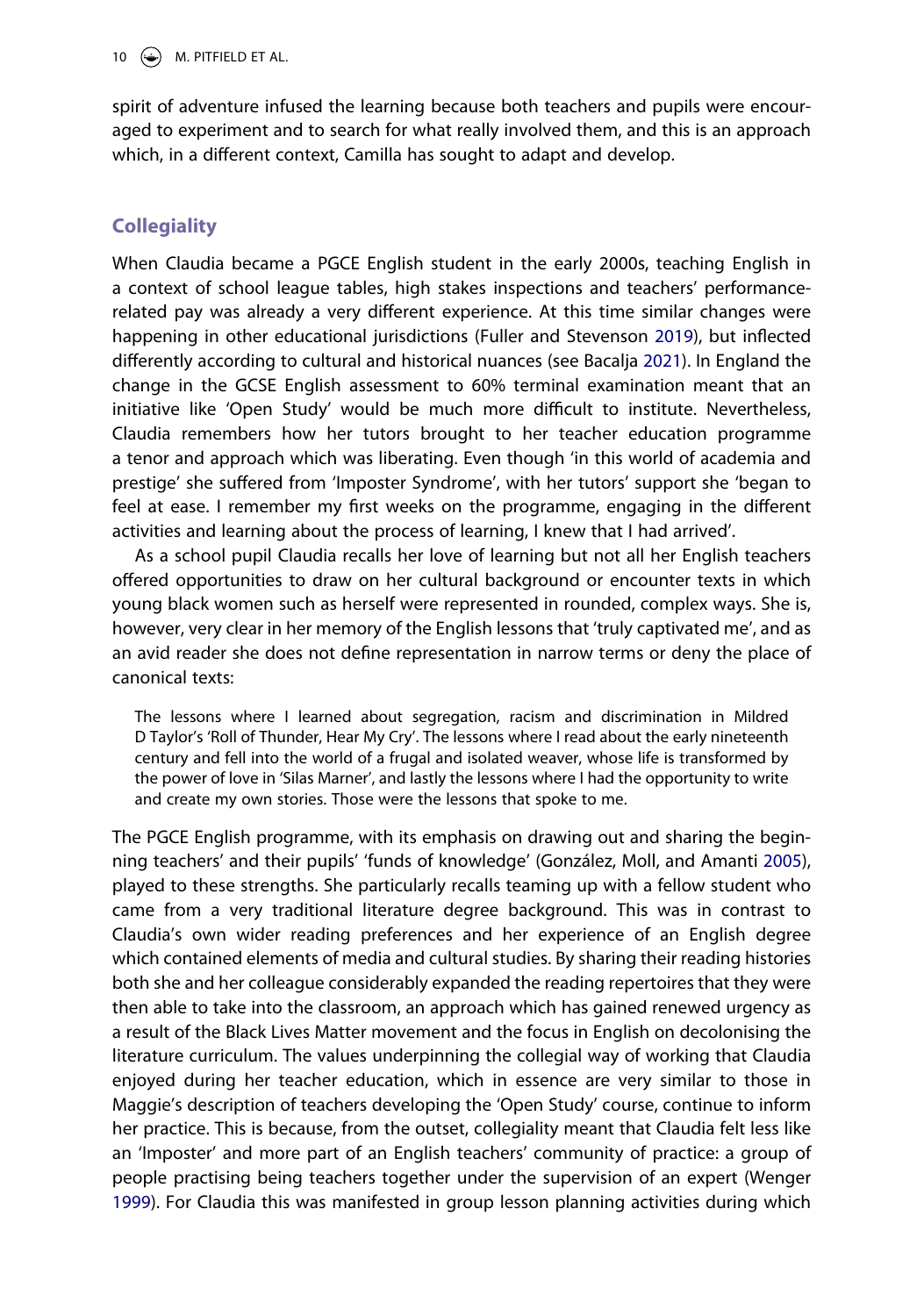the PGCE students encountered 'different learning strategies that encouraged a high participation ratio' and worked together on instituting them in their own classroom practices, so that 'my pupils were engaged and shouting out their answers, talking over each other with eagerness and excitement'. This 'learning about the process of learning' contributed to her sense, after only a few weeks on course, of having 'arrived'.

Her account suggests that a functioning community of practice, as described by Wenger ([1999](#page-19-5)), was indeed being developed:

Practice is a shared history of learning that requires some catching up for joining. It is not an object to be handed down from one generation to the next. Practice is an ongoing, social, interactional process, and the introduction of newcomers is merely a version of what practice already is. That members interact, do things together, negotiate new meanings, and learn from each other is already inherent in practice – that is how practice evolves (Wenger [1999](#page-19-5), 102).

If practice is not an 'object', but evolves as part of an interactional, intergenerational process, then it is our contention that memory-in-action has an integral role to play. Furthermore, Wenger's description of the negotiation of new meanings and of learning from each other implies that collegiality is at the heart of this process. By mobilising memories of the professional collegiality involved in designing successful, productive English lessons, Maggie has encouraged her students to view 'developing curriculum and pedagogy' as a key 'part of teachers' professional work' (Hardcastle and Yandell [2018](#page-18-8), 564), and this in turn foregrounds their agency. Claudia's recollections above highlight the importance of English teachers striving for 'collective understandings about how to improve pedagogy and enhance pupil attainment' (566), and endorse Hardcastle and Yandell's claim that, 'such collaboration enhanced immeasurably teachers' interest in their daily work as well as their sense of professional worth and commitment' (568).

This spirit of creative collaboration, one nurtured initially through the PGCE, is also something Camilla identifies as fundamental to the extra-curricular pedagogies she has co-developed since working in schools:

A key part of my evolving practice has been to co-found a youth dance and creative arts organisation. Although not obviously connected to my work as a classroom English teacher, at least not through an exams-focused lens, it is my collaborations with fellow English teachers and professional artists on extra-curricular projects that has allowed exciting things to blossom. For example, the development of an annual schools' performance event where young poets, spoken word artists and dancers work together to create powerful pieces for performance.

<span id="page-11-0"></span>Camilla's 'visceral memory' of learning from and alongside her PGCE tutors and peers, 'the sense of direction and peace' this gave her at the time, is in part what drove her to seek out these more collaborative forms of practice, especially after entering the often individualised world of full-time teaching and its climate of performativity (Ball [2003](#page-17-12); Ball and Olmedo [2013](#page-17-13)).

#### <span id="page-11-1"></span>**Debate**

For Camilla, who joined the PGCE English course in the late noughties, this spirit of collegiality also laid the groundwork for the debates which animated the students' learning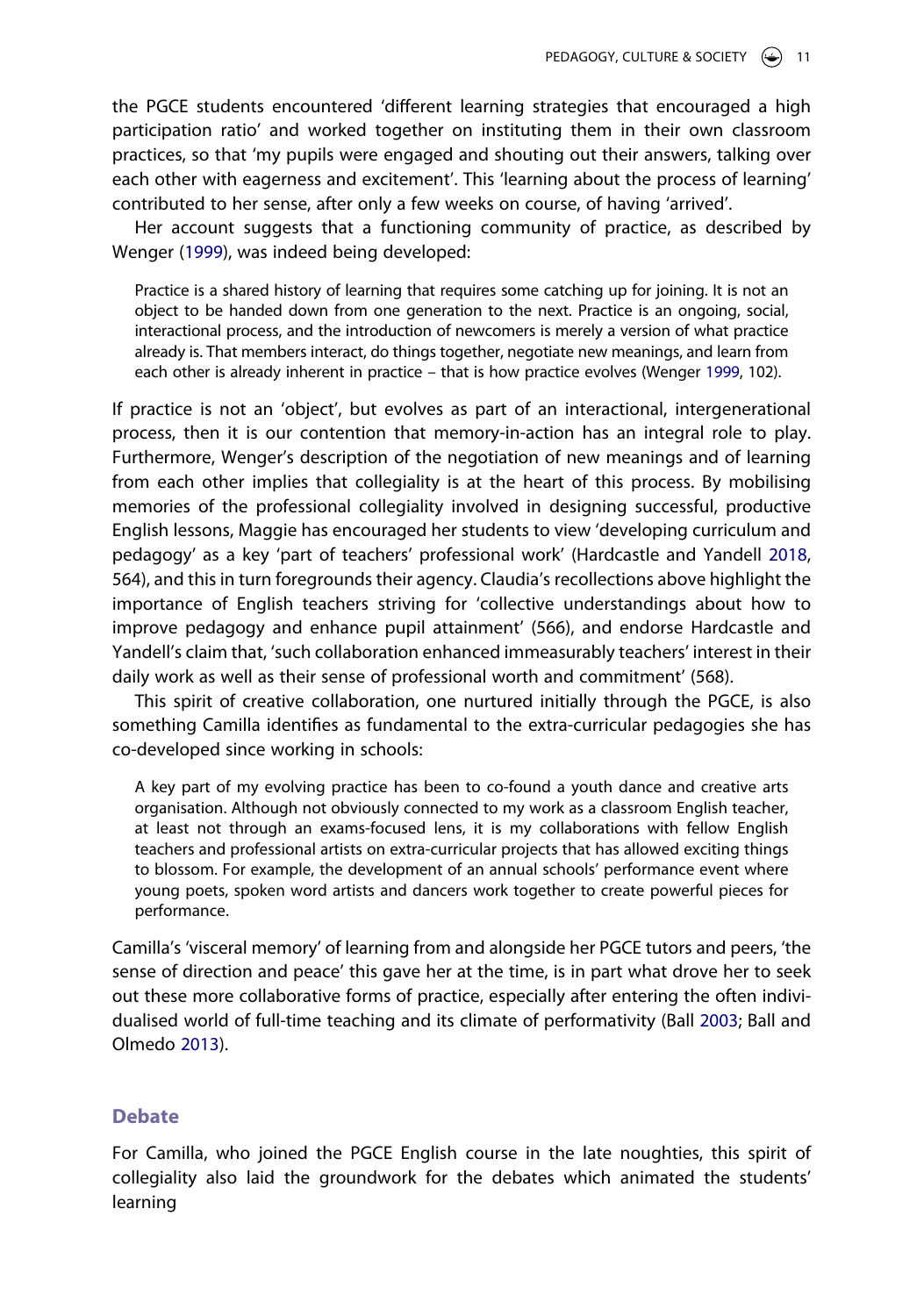#### 12  $\left(\frac{1}{2}\right)$  M. PITFIELD ET AL.

As the PGCE year progressed, I have vivid memories of time spent with our PGCE tutors and peers . . . listening to impassioned anecdotes about our tutors ripping up SATs<sup>7</sup> papers apers on national television in protest at the neoliberalisation of language learning, and discussing quietly yet determinedly in groups the best ways to teach difficult texts about homelessness and domestic abuse to Year 9 students, some of whom may well have experienced the same.

Her account suggests how the rich history of debate in English teaching had a positive effect on her own engagement with practice. Learning about her PGCE tutors' role in the anti-SATs campaign of 1993 introduced her to the dialogic nature of English teaching, and she relished the opportunity to take part in its ongoing discourse rather than having to rely, uncritically, on a set of standardised practices. Camilla's words also capture the campaigning zeal that she felt during her PGCE programme, 'the naïve yet not entirely false sense that we were part of a good army – I'm not sure about this metaphor'. This laid the foundation for her view of English teaching as a movement, the driving force of which is the desire to work productively with and do justice to the diversity and richness of young people's experiences, including the creative practices in which they engage outside of the school context.

<span id="page-12-0"></span>Also central to the inherited memories of English teaching that Camilla encountered was the importance of oracy. This was one of the great lessons of the English teachers who spearheaded NATE and LATE from the 1950s-1980s (Hardcastle and Yandell [2018](#page-18-8), 565). Drawing and building upon the work of the Russian psychologist Lev Vygotsky, English teachers, teacher-educators and researchers showed in their own research and teaching that fostering classroom debate in meaningful, structured and collegiate ways is at the core of effective English teaching (Hardcastle and Yandell [2018;](#page-18-8) Dixon [2009](#page-17-14)). Indeed, Maggie and Francis were both part of this vision for English teaching, in the way that they were educated as teachers and then encouraged to implement it in their own teaching. However, Claudia and Camilla were pupils when a growing emphasis upon 'teaching to the test' meant that the commitment to debate, group work and pupil engagement with controversial topics in the English classroom was gradually being eroded. The effects of these changes have inevitably permeated the PGCE programme in the form of some students' scepticism about the value of impassioned debate between teachers, teachers and pupils, and pupils with other pupils. It is the tutors' memories, embodied in the activity of the PGCE sessions, that play an important role in presenting alternative perspectives. This advocacy of debate has lived on in Claudia and Camilla, who both continue to raise controversial issues in their classrooms, and invite discussion in both the teacher education and school contexts.

For example, Claudia, in a highly prescient memory given the very recent Reclaim These Streets demonstrations following the murder of Sarah Everard, describes her teaching for the GCSE English Language Paper 2 examination with a Year 11 class (16 year old boys) in 2018.

I wanted to expose the boys to a variety of non-fiction text types that were diverse and explored concepts such as race and gender, as the racial heritage background of the class was mostly Black African, Black Caribbean and South East Asian, in particular Pakistani.

<span id="page-12-1"></span>I chose an article from 'The Guardian' (Mason [2017](#page-18-17)), which discussed the cyber-bullying and abuse experienced by Diane Abbott MP and wanted the boys to write a response to the article analysing the techniques used in the piece. What transpired was a discussion about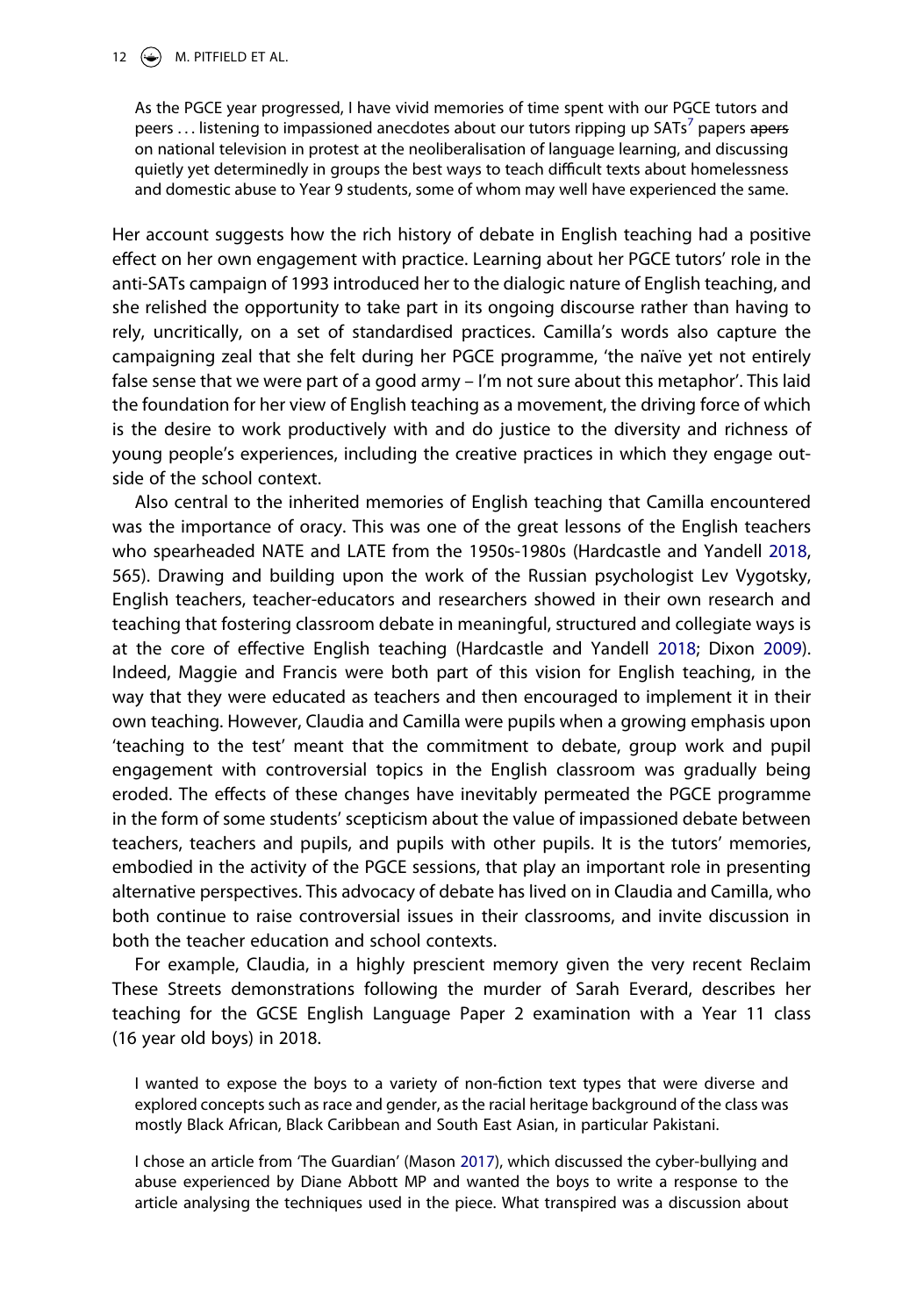sexism and racism, which then made me stop teaching the text as a medium for exam practice, but using it as a lived experience example to discuss misogyny. They initially struggled and I explained to them that they were being confronted with some very challenging concepts such as privilege and patriarchy, but once they became engaged with the discussion, they wanted to know and read more.

The relevance of the debate, as well as its urgency, reminded Claudia of the limiting nature of a 'teaching to the test' pedagogy. Her four-year relationship with this class enabled her to eschew the focus on surface 'techniques' and instead seek to engage the pupils at a deeper level with the issues in the text. Her final comment suggests both the rigour and potential of such an approach.

<span id="page-13-3"></span>For Francis it was his PhD studies in Creative Writing and Education which caused him to re-evaluate his teaching focus. He recalls how his PhD supervisors – colleagues of Maggie – directed him back to vibrant voices from the past in order to inform his action research. He was then teaching part-time in a large comprehensive school in outer London and he found his discussions with his tutors transformative in terms of the practices he was now engaged in. Returning to pedagogical literature written by the likes of Caroline Steedman [\(1982](#page-19-11)) and Margaret Meek [\(1994](#page-19-12)), he remembered the way he used to teach, and rediscovered the value of group work, circle time and drama activities in his classroom, strategies that he had begun to forget in his drive to get 'better' exam results. Studying for his PhD was, therefore, an act of memory renewal. He remembered what he went into teaching for, some twenty years previously. The mist of forgetfulness began to lift and he became, to his mind, a more effective English teacher, fostering debate amongst his pupils and considering vital pedagogical issues with his teaching colleagues. Ironically, his pupils' examination results also improved.

#### **Diversity**

<span id="page-13-4"></span><span id="page-13-2"></span><span id="page-13-1"></span><span id="page-13-0"></span>Debate means valuing diversity. While lip-service is often paid to this concept, the evidence is that diversity is being stifled in English classrooms, both in England and Australia, on a number of levels: diversity of texts, of views, of teaching strategies (Hardcastle and Yandell [2018](#page-18-8); Diamond and Bulfin [2021\)](#page-17-2). For example, the UK government has recently launched a new 'culture war' which seeks to demonise movements that advocate the diversification of learning approaches (Hicks [2020\)](#page-18-18). Again, there is a political act of remembering to be invoked here, because even though teachers can gain much easier access to diverse texts via online sources, the English curriculum has significantly narrowed (Hardcastle and Yandell [2018\)](#page-18-8). Cuts to English department budgets, an emphasis upon teaching to the test, a focus upon pre-1900 texts, which has arisen because of revisions to the National Curriculum and a change to the GCSE English and Literature specifications, have all led to many pupils reporting a disturbing knock-on effect. A National Literacy Trust Report ([2019](#page-19-13)) indicates that the percentage of children and young people who say they read for pleasure has declined, falling to 52.5%. In 2016 that figure stood at 58.8%. This downward trend suggests that 'reading for pleasure is in longterm decline' (Eyre [2019\)](#page-18-19), whilst the Department for Education's own analysis of the 2018  $PISA<sup>8</sup>$  findings notes that English pupils have 'more negative attitudes towards reading than pupils across the OECD' (DfE [2018,](#page-17-16) 57).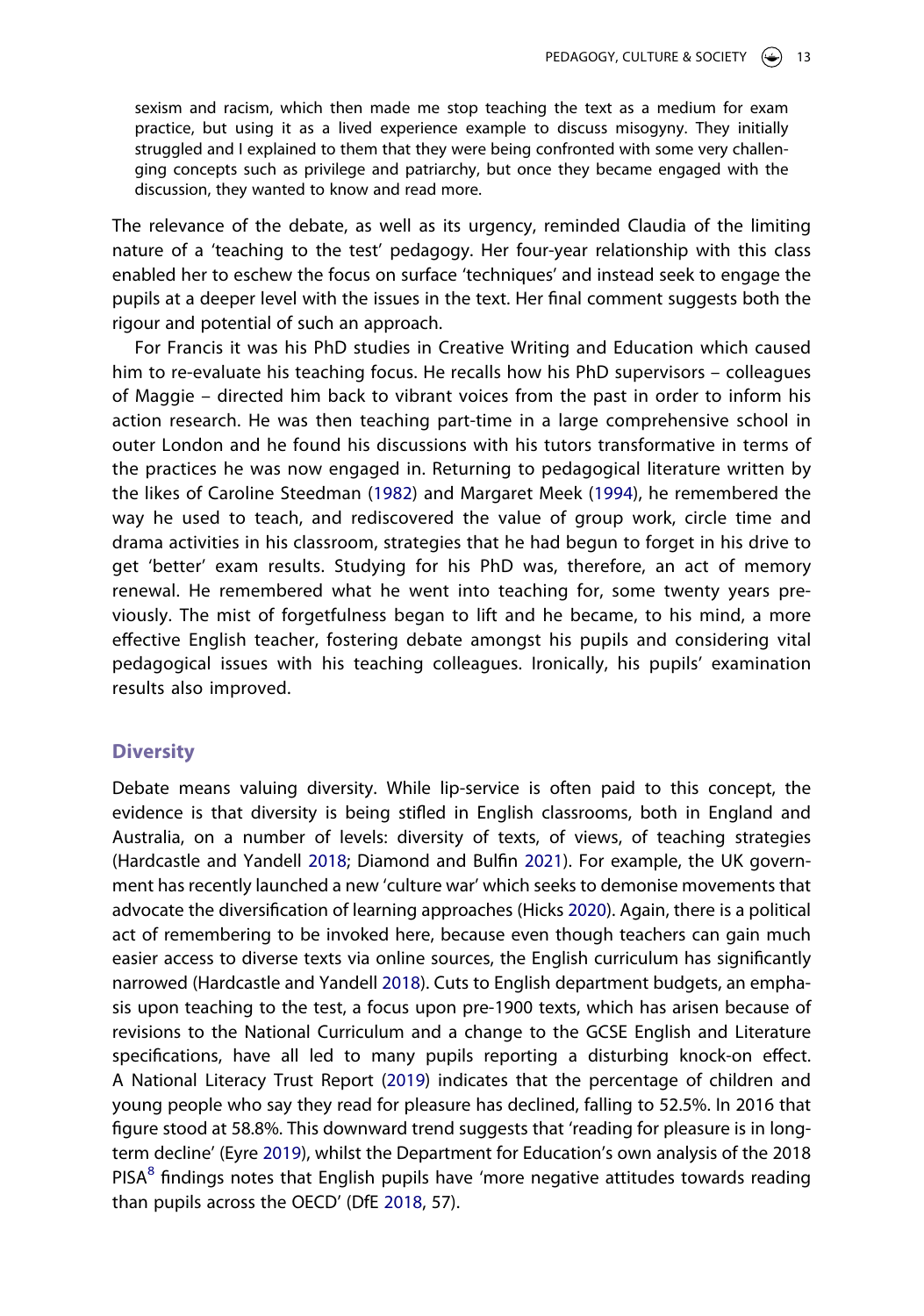14  $\bigcirc$  M. PITFIELD ET AL.

Most 15 to 16 year olds (Key Stage 4) in English schools study a preponderance of literature written before 1900, which is, unsurprisingly, authored by dead, white males. This trend is filtering down into Key Stage 3 (11 to 14 year olds) as the pressures of preparing for future high stakes examinations skew the curriculum even at this age. Francis remembers this was not always the case:

My early career as an English teacher was dominated by reading what now would be categorised as 'young adult novels' with my Key Stage 3 and 4 classes. I taught in a variety of schools, but the novels read seem to be remarkably similar.

He cites a range of writers including Farrukh Dhondy, Betsy Byars, Beverly Naidoo, Joan Lingard, Nigel Hinton, Mildred D. Taylor and:

<span id="page-14-0"></span>... short stories by diverse writers such as Chinua Achebe, Bessie Head, Nadine Gordimer, Anita Desai and Amy Tan, some of which were subsequently published in OCR's anthology 'Opening Worlds' ([2002\)](#page-19-14).

<span id="page-14-3"></span>His experiences are echoed by the findings of The Warwick Evaluation [\(1994\)](#page-19-15), which concludes that pupils at Key Stage 3 were being introduced to 'an extensive range of literature' (124) and text types. Worryingly, Francis' reading list includes a greater degree of diversity than is currently on offer, as is demonstrated by a recent 'survey of commonlytaught KS3 class readers' (Smith [2020](#page-19-16), 30).

<span id="page-14-2"></span><span id="page-14-1"></span>Whilst Francis remembers the significance of reading diverse texts with his classes, Claudia has powerful memories as a pupil of reading Mildred D. Taylor's 'Roll of Thunder, Hear My Cry' ([1976](#page-19-17)) in class. This novel was important to her because it contained black female protagonists and addressed issues about racial injustice that she felt were also very much at play in England. During her teacher education her tutors actively promoted diversity in the literature that should be read with pupils and this gave her the confidence to teach her pupils to read diversely, the complex process of which she explains here:

I have taught English for 18 years, and every time I teach a text I have taught before, it feels like I am stepping into a different narrative each time; where the choices that my pupils and students make are driven and shaped by their experiences prior to and after discovering texts. Their lives change and in turn their responses and reactions to these texts interweave and build on my own experiences of English.

As she makes clear, embracing diversity requires a great deal more than providing pupils with diverse texts – although this is certainly very important. It is also about embracing the diversity of interpretations that pupils might have; not dictating the teacher's interpretation to them, but rather listening to her pupils' ideas so that she can, as a teacher, 'interweave' their thoughts with her own, thus enriching her own 'experiences of English'. This involves experimentation; it means taking risks in the classroom, for example, by testing out new and unusual texts, possibly never taught before, and developing new teaching resources.

It is also about addressing the diversity of our own classrooms and the range of views and experiences represented therein. Camilla highlights how her teacher education fostered a spirit of pedagogical experimentation that enabled her to survive her first experiences of teaching:

And then we were out on our placements, hit by the realities of  $21<sup>st</sup>$  century London schools with their (sometimes) competing goals of academic success and care for their students, and hit equally by the sheer energy and fire of the young minds we were challenged to nurture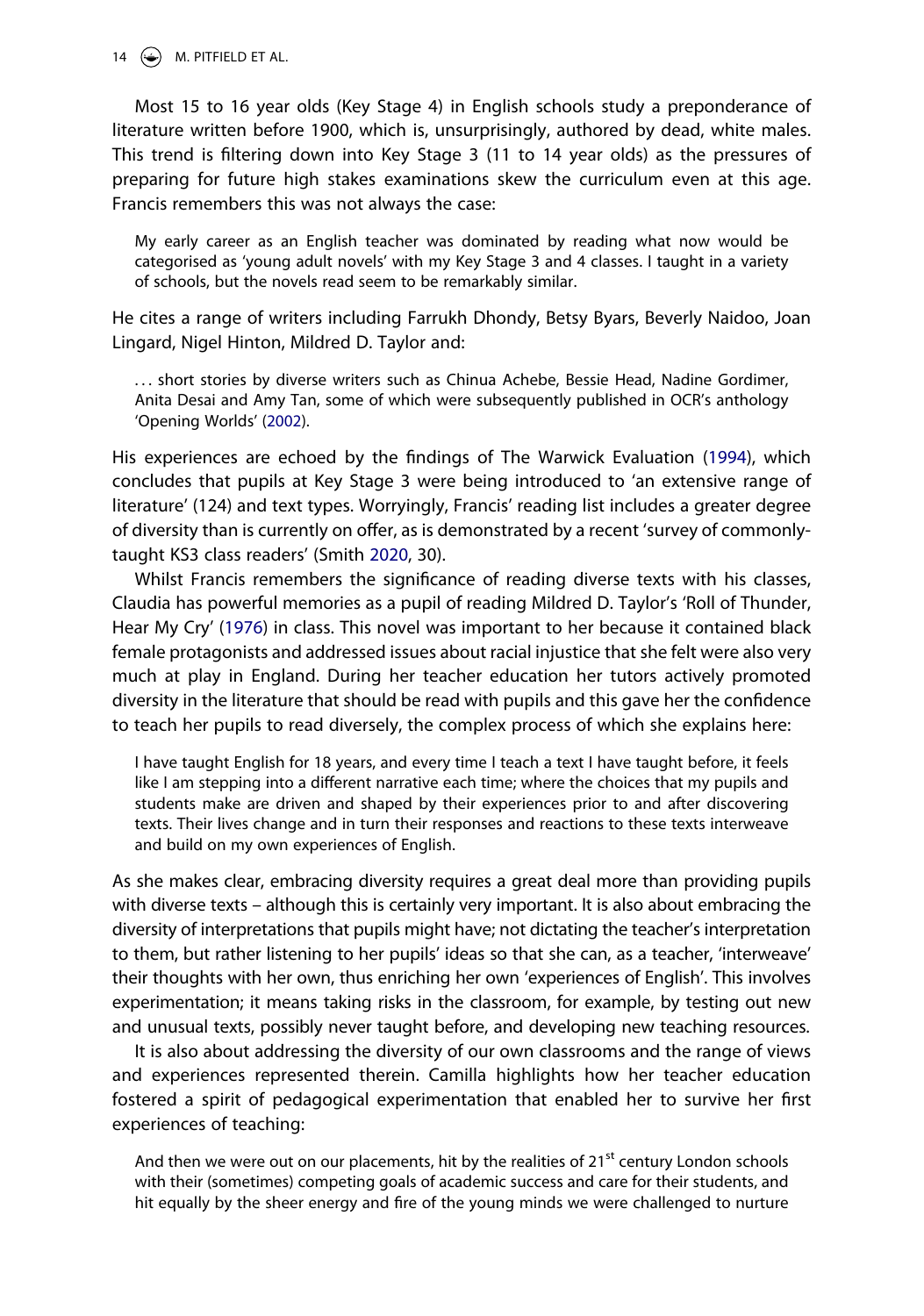within the English classroom, with all of its possibilities. All this was a baptism of fire - for me at least - and all of it we had been prepared for by the PGCE which was at once a cocoon and a laboratory – a place to learn, build strength, find ourselves as teachers, wake up and experiment. But this growing and experimenting never took place alone – it was always as a community if not a family of sorts, one we returned to on Fridays to regroup and remember why we were doing all this. And it is in this that I can't help but think of the PGCE as home.

In her current role as a PGCE tutor, Camilla encourages a similar atmosphere, through a mixture of support, experimentation and discovery, and we would argue that this is still much needed in the context of today's highly pressurised and regulated school system. She clearly recalls her own 'wake-up' moment as a white teacher in the diversity of London classrooms on her PGCE school placements, and emphasises that, for diversity to become a reality, teachers need to have access to the types of learning, support and experimentation spaces she describes above. It is in such spaces that 'the critical thinking bit' of English teaching, as Daly [\(2004\)](#page-17-17) calls it, takes place, and this is vital in sustaining 'the intellectual creativity of teaching' (196).

<span id="page-15-0"></span>Undoubtably, in terms of policy there has been a movement backwards with regard to diversity. Nevertheless, the memories of Claudia and Camilla demonstrate how the foundations are laid for English teachers to use what agency they have to teach diverse texts, draw on the diversity of pupils' responses and pay more than mere lip service to the complexities of teaching English in diverse educational settings.

#### **Conclusion**

Finally we return to our three key questions. It is true that policy-makers continue to engineer a mist of forgetfulness about English teaching, and one challenge that confronts us is in finding ways to convince them that 'memory work' provides a constructive, research-informed and methodologically rigorous engagement with current educational policy. Also, that the intergenerational memories of teachers and teacher-educators have huge value in recovering and nurturing creative, meaningful practices. This process of recovering and re-assimilating productive pedagogies is underpinned by the interaction between the dominant, residual and emergent cultures (Williams [1977](#page-19-9)) of English teaching. Younger teachers experiment with and adapt the knowledge and concepts that have been honed in different circumstances by their older colleagues, and vice versa. It is this bi-directional process that has the power to generate pedagogies resistant to the prevailing hegemonic practices at play in many schools and colleges. This is ably illustrated by the experiences of Claudia and Camilla who show that it is possible to hold fast to and take forward the practices promoted during their own teacher education, but not as an act of replication. Rather, as forms adapted and adaptable to the needs, interests and contexts of their pupils and workable within the new landscape of school English.

Retrospection, therefore, is more than mere nostalgia; instead it offers a critical lens through which we can view the past and the present in order to look to the future. It also provides a counter-weight to the 'continuing historical amnesia' (Jones [2019,](#page-18-12) 328) upon which constructions of English currently rely. If beginning teachers are entering the profession with an experience of English classrooms as overwhelmingly examinationorientated places; if they enjoy few memories of having their own 'funds of knowledge' valued, and have only read a narrow range of literature as part of the formal curriculum,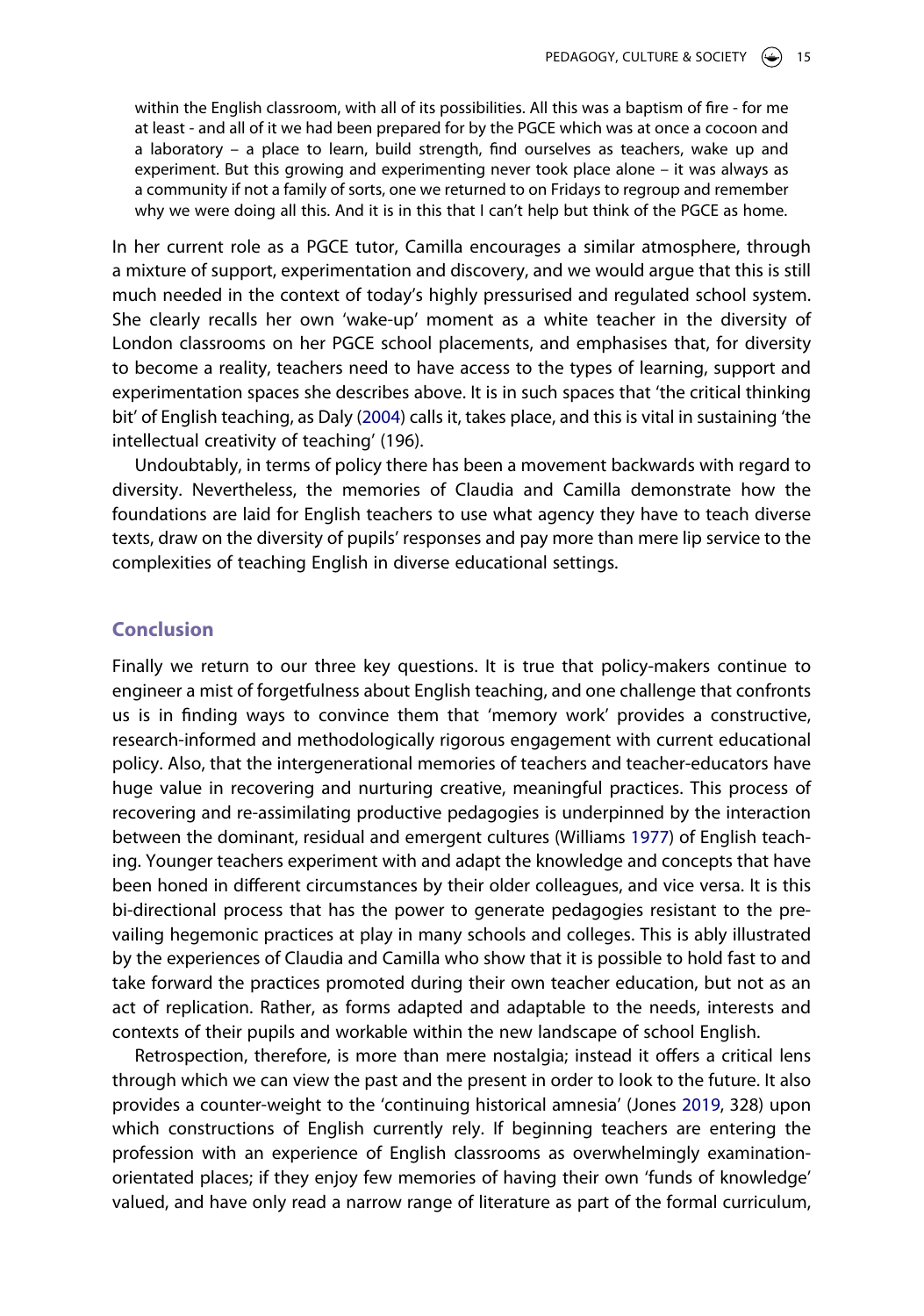16  $\bigcirc$  M. PITFIELD ET AL.

the ability to imagine a different type of English classroom becomes all the more pressing. To recover a spirit of adventure, collegiality, debate and diversity as underpinning principles in English teaching is no simple matter but we have proposed that memoryin-action stands as a significant form of resistant practice in that endeavour.

Although the future remains uncertain, in large part due to the devastating effects of the Covid-19 pandemic, it does not rest entirely in the hands of policy-makers. In England the circumstances of the pandemic have lent wider credence to dissenting educational voices, not only because of the huge amount of suffering Covid has wrought for school pupils, university students, teachers and parents, but also as a result of the Government's handling of the educational challenges it has thrown up. Whilst the pandemic has highlighted systemic societal inequalities and the ways in which these are at play in the education system, it has also led to colleagues connecting online, sharing their knowledge and, crucially, prising open the space for professional, teacher-led debates about curriculum, pedagogy and assessment, debates in which the authors of this article are all variously involved. In many ways the use of video conferencing has made it easier for all four of the teachers/teacher-educators in this study to regularly remember together and debate, and then to disseminate our discussions across those other forums in which we individually participate.

Furthermore, memory work is vital at this time of instability as governments, not just in England, increasingly find ways to control teacher education curricula by imposing onesize-fits-all programmes, thus marginalising opportunities for reflexivity and debate. Our memories not only make a knowledgeable, intergenerational contribution to a growing oppositional discourse, but also place some significant insights about English teaching on record for the future. As we argue in this article, it is imperative, therefore, for English educators to strenuously champion a wider range of successful forms and practices, and in doing so penetrate the mist of forgetfulness surrounding their subject.

#### **Notes**

- <span id="page-16-0"></span>1. This is similar to the question that Jones [\(2019,](#page-18-12) 231) poses in his forensic examination of 'the relationship between neoconservative and neoliberal thinking on the educational right'. His article provides a touchstone for our consideration of the forces that act upon curriculum and pedagogy in English.
- <span id="page-16-1"></span>2. Throughout we differentiate between pupils (young people taught in schools) and students (student-teachers, also known as beginning teachers) following an initial teacher education programme.
- <span id="page-16-2"></span>3. See Core Knowledge Foundation. 'E.D. Hirsch Jr.' Accessed May 4 2020. [https://www.core](https://www.coreknowledge.org/about-us/e-d-hirsch-jr/) [knowledge.org/about-us/e-d-hirsch-jr/](https://www.coreknowledge.org/about-us/e-d-hirsch-jr/)
- <span id="page-16-3"></span>4. Professor Brian Cox was the Chair of the Committee of Inquiry which produced the original version of the National Curriculum for English.
- <span id="page-16-4"></span>5. The National Association for the Teaching of English and the London Association for the Teaching of English.
- <span id="page-16-5"></span>6. Michael Gove, Secretary of State for Education in the Conservative-led Coalition Government, introduced 100% terminal examination GCSE syllabi in English and English Literature. These courses commenced in September 2015.
- <span id="page-16-6"></span>7. Standard Attainment Tests that all pupils were required to sit at the end of Key Stage 3. A boycott of the tests in 1993 by teachers and parents forced a government climb-down. They were re-introduced in modified form in 1995, and despite ongoing criticism, remained in place until 2008.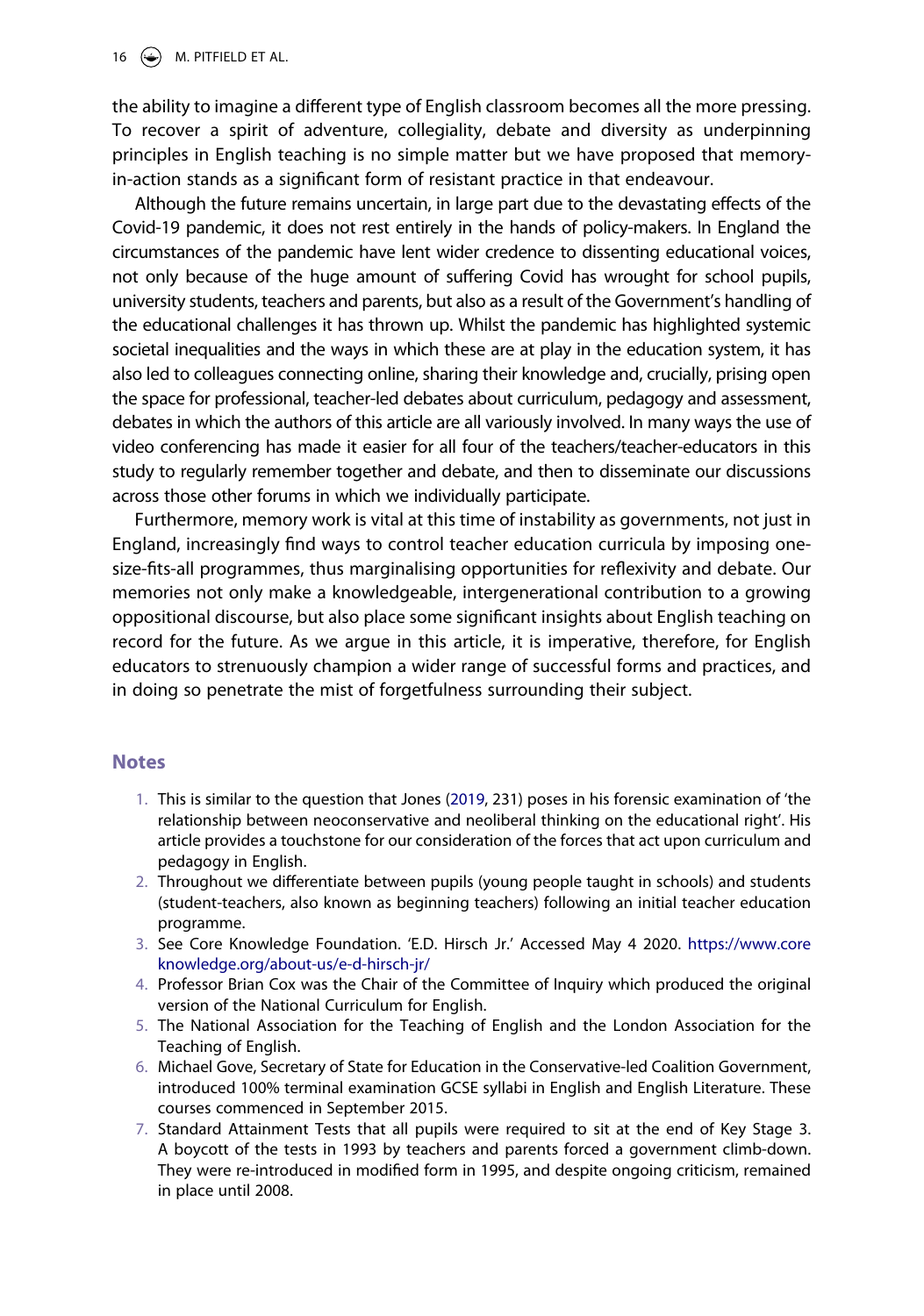<span id="page-17-15"></span>8. The Organisation for Economic Co-operation and Development (OECD) in its triennial Programme for International Student Assessment (PISA) survey aims to evaluate education systems worldwide by testing and comparing the skills and knowledge of 15 year old students in all participating countries.

#### **Disclosure statement**

No potential conflict of interest was reported by the author(s).

#### **ORCID**

Francis Gilbert http://orcid.org/0000-0002-8975-5391

## **References**

- <span id="page-17-0"></span>Bacalja, A. [2021.](#page-2-0) "The Struggle with Cultural Consecration in English: Turning Towards Youth Literacies." *Changing English* 28 (1): 83–102. doi:[10.1080/1358684X.2020.1845122](https://doi.org/10.1080/1358684X.2020.1845122).
- <span id="page-17-12"></span>Ball, S. J. [2003](#page-11-0). "The Teacher's Soul and the Terrors of Performativity." *Journal of Education Policy*  18 (2): 215–228. doi:[10.1080/0268093022000043065.](https://doi.org/10.1080/0268093022000043065)
- <span id="page-17-13"></span>Ball, S. J., and A. Olmedo. [2013](#page-11-1). "Care of the Self, Resistance and Subjectivity under Neoliberal Governmentalities." *Critical Studies in Education* 54 (1): 85–96. doi:[10.1080/](https://doi.org/10.1080/17508487.2013.740678) [17508487.2013.740678.](https://doi.org/10.1080/17508487.2013.740678)
- <span id="page-17-3"></span>Brewer, J. D. [2000](#page-3-0). *Ethnography*. Buckingham: Open University Press.
- <span id="page-17-17"></span>Daly, C. [2004.](#page-15-0) "Trainee English Teachers and the Struggle for Subject Knowledge." *Changing English*  11 (1): 189–204. doi:[10.1080/09540250042000252631](https://doi.org/10.1080/09540250042000252631).
- <span id="page-17-4"></span>DES. [1989.](#page-4-0) *English for Ages 5 to 16 ("the Cox Report")*. London: HMSO.
- <span id="page-17-10"></span>DfE. [2014.](#page-7-0) "New Advisory Group to Support Initial Teacher Training Review." Accessed March 24 2021. [https://www.gov.uk/government/news/new-advisory-group-to-support-initial-teacher](https://www.gov.uk/government/news/new-advisory-group-to-support-initial-teacher-training-review)[training-review](https://www.gov.uk/government/news/new-advisory-group-to-support-initial-teacher-training-review)
- <span id="page-17-9"></span>DfE. [2015](#page-7-0). "Commission on Assessment without Levels: Final Report." Accessed May 4 2020. [https://www.gov.uk/government/publications/commission-on-assessment-without-levels-final](https://www.gov.uk/government/publications/commission-on-assessment-without-levels-final-report)[report](https://www.gov.uk/government/publications/commission-on-assessment-without-levels-final-report)
- <span id="page-17-16"></span>DfE. [2018](#page-13-0). "Achievement of 15-year-olds in England: PISA 2018 Results." Accessed 9 March 2020. [https://assets.publishing.service.gov.uk/government/uploads/system/uploads/attachment\\_](https://assets.publishing.service.gov.uk/government/uploads/system/uploads/attachment_data/file/855985/PISA_2018_England_national_report_accessible.pdf) [data/file/855985/PISA\\_2018\\_England\\_national\\_report\\_accessible.pdf](https://assets.publishing.service.gov.uk/government/uploads/system/uploads/attachment_data/file/855985/PISA_2018_England_national_report_accessible.pdf)
- <span id="page-17-2"></span>Diamond, F., and S. Bulfin. [2021.](#page-2-1) "Knowledge in the Making: Cultural Memory and English Teaching." *Changing English* 28 (1): 29–44. doi:[10.1080/1358684X.2020.1853505.](https://doi.org/10.1080/1358684X.2020.1853505)
- <span id="page-17-11"></span>Didau, D. [2018.](#page-7-0) "What's the Best (And Easiest) Way to Teach?" Accessed 4 May 2020. [https://](https://learningspy.co.uk/featured/back-to-group-work/) [learningspy.co.uk/featured/back-to-group-work/](https://learningspy.co.uk/featured/back-to-group-work/)
- <span id="page-17-14"></span>Dixon, J. [2009.](#page-12-0) "English Renewed: Visions of English among Teachers of 1966." *English in Education*  43 (3): 241–250. doi:[10.1111/j.1754-8845.2009.01051.x](https://doi.org/10.1111/j.1754-8845.2009.01051.x).
- <span id="page-17-5"></span>Doecke, B. [2017.](#page-5-0) "What Kind of 'Knowledge' Is English? (Re-reading the Newbolt Report)." *Changing English* 24 (3): 230–245. doi:[10.1080/1358684X.2017.1351228.](https://doi.org/10.1080/1358684X.2017.1351228)
- <span id="page-17-1"></span>Doecke, B., and D. McClenaghan. [2011](#page-2-1). *Confronting Practice: Classroom Investigations into Language and Learning*. Putney: NSW: Phoenix Education.
- <span id="page-17-6"></span>Doecke, B., and P. Mead. [2018.](#page-5-1) "English and the Knowledge Question." *Pedagogy, Culture and Society*  26 (2): 249–264. doi:[10.1080/14681366.2017.1380691.](https://doi.org/10.1080/14681366.2017.1380691)
- <span id="page-17-7"></span>Doecke, B., G. Parr, and J. Yandell. [2021.](#page-5-1) "Editorial: Knowing in English." *Changing English* 28 (1): 1–4. doi:[10.1080/1358684X.2021.1864931.](https://doi.org/10.1080/1358684X.2021.1864931)
- <span id="page-17-8"></span>Doecke, B., A. Turvey, and J. Yandell. [2016.](#page-5-2) "Editorial: Memory/History." *Changing English* 23 (2): 95–97. doi:[10.1080/1358684X.2016.1162961.](https://doi.org/10.1080/1358684X.2016.1162961)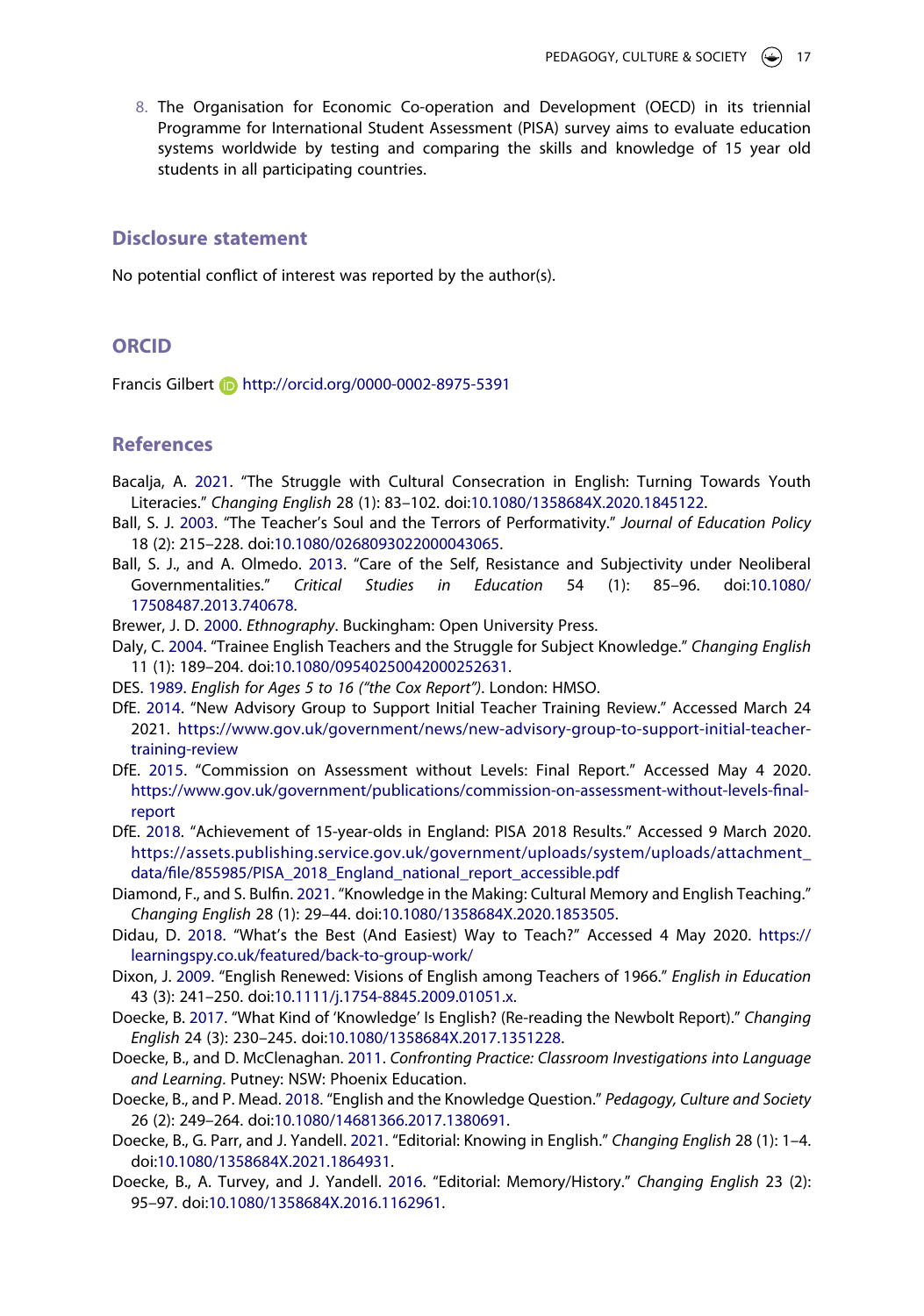18  $\bigoplus$  M. PITFIELD ET AL.

- <span id="page-18-14"></span>Education Endowment Foundation. [2018.](#page-7-1) "Annual Report." Accessed 4 May 2020. [https://educatio](https://educationendowmentfoundation.org.uk/public/files/Annual_Reports/EEF_-_2018_Annual_Report_print.pdf) [nendowmentfoundation.org.uk/public/files/Annual\\_Reports/EEF\\_-\\_2018\\_Annual\\_Report\\_print.](https://educationendowmentfoundation.org.uk/public/files/Annual_Reports/EEF_-_2018_Annual_Report_print.pdf) [pdf](https://educationendowmentfoundation.org.uk/public/files/Annual_Reports/EEF_-_2018_Annual_Report_print.pdf)
- <span id="page-18-19"></span>Eyre, C. [2019](#page-13-1). "NLT Report Reveals Decline in Children Reading for Pleasure." Accessed 9 March 2020. [https://www.thebookseller.com/news/wbd-research-shows-decline-children-reading-pleasure](https://www.thebookseller.com/news/wbd-research-shows-decline-children-reading-pleasure-965281) [-965281](https://www.thebookseller.com/news/wbd-research-shows-decline-children-reading-pleasure-965281)
- <span id="page-18-1"></span>Freshwater, D., J. Cahill, E. Walsh, and T. Muncey. [2010.](#page-3-1) "Qualitative Research as Evidence: Criteria for Rigour and Relevance." *Journal of Research in Nursing* 15 (6): 497–508. doi:[10.1177/](https://doi.org/10.1177/1744987110385278) [1744987110385278.](https://doi.org/10.1177/1744987110385278)
- <span id="page-18-15"></span>Fuller, K., and H. Stevenson. [2019](#page-10-0). "Global Education Reform: Understanding the Movement." *Educational Review* 71 (1): 1–4. doi:[10.1080/00131911.2019.1532718.](https://doi.org/10.1080/00131911.2019.1532718)
- <span id="page-18-7"></span>Gibb, N. [2014.](#page-5-3) "Teaching Unions Aren't the Problem – Universities Are." Accessed 24 February 2020. [https://www.theguardian.com/commentisfree/2014/apr/23/teaching-unions-arent-problem](https://www.theguardian.com/commentisfree/2014/apr/23/teaching-unions-arent-problem-universities-schools-minister)[universities-schools-minister](https://www.theguardian.com/commentisfree/2014/apr/23/teaching-unions-arent-problem-universities-schools-minister)
- <span id="page-18-13"></span>Gibb, N. [2015.](#page-7-2) "The Importance of the Teaching Profession." Accessed November 30 2016. [https://](https://www.gov.uk/government/speeches/nick-gibb-the-importance-of-the-teaching-profession) [www.gov.uk/government/speeches/nick-gibb-the-importance-of-the-teaching-profession](https://www.gov.uk/government/speeches/nick-gibb-the-importance-of-the-teaching-profession)
- <span id="page-18-4"></span>Gibb, N. January [2017a.](#page-5-4) "The Evidence in Favour of Teacher-led Instruction: The Schools Minister Talks to the Education World Forum about Teacher-led Education." Accessed 24 February 2020. [https://www.gov.uk/government/speeches/nick-gibb-the-evidence-in-favour-of-teacher-led](https://www.gov.uk/government/speeches/nick-gibb-the-evidence-in-favour-of-teacher-led-instruction)[instruction](https://www.gov.uk/government/speeches/nick-gibb-the-evidence-in-favour-of-teacher-led-instruction)
- <span id="page-18-5"></span>Gibb, N. October [2017b](#page-5-5). "The Importance of Knowledge-based Education, School Standards Minister Speaks at the Launch of the 'The Question of Knowledge'." Accessed 4 May 2020. [https://www.gov.uk/government/speeches/nick-gibb-the-importance-of-knowledge-based](https://www.gov.uk/government/speeches/nick-gibb-the-importance-of-knowledge-based-education)[education](https://www.gov.uk/government/speeches/nick-gibb-the-importance-of-knowledge-based-education)
- <span id="page-18-10"></span>Gibbons, S. [2016](#page-6-0). "W(h)ither the Radicals?" *English in Education* 50 (1): 35–43. doi:[10.1111/eie.12092](https://doi.org/10.1111/eie.12092).
- <span id="page-18-11"></span>Gibbons, S. [2019](#page-6-1). "'Death by PEEL?' the Teaching of Writing in the Secondary English Classroom in England." *English in Education* 53 (1): 36–45. doi:[10.1080/04250494.2019.1568832.](https://doi.org/10.1080/04250494.2019.1568832)
- <span id="page-18-16"></span>González, N., L. Moll, and C. Amanti, eds. [2005](#page-10-1). *Funds of Knowledge: Theorizing Practice in Households, Communities, and Classrooms*. Mahwah, N.J.: Lawrence Erlbaum Associates.
- <span id="page-18-9"></span>Goodwyn, A. [2012](#page-6-0). "One Size Fits All: The Increasing Standardisation of English Teachers' Work in England." *English Teaching: Practice and Critique* 11 (4): 36–53.
- <span id="page-18-3"></span>Hardcastle, J. [2016.](#page-5-6) "'The Dramas Themselves': Teaching English in London in the 1970s." *Changing English* 23 (2): 112–127. doi:[10.1080/1358684X.2016.1162963.](https://doi.org/10.1080/1358684X.2016.1162963)
- <span id="page-18-8"></span>Hardcastle, J., and J. Yandell. [2018.](#page-6-2) "'Even the Dead Will Not Be Safe': The Long War over School English." *Language and Intercultural Communication* 18 (5): 562–575. doi:[10.1080/](https://doi.org/10.1080/14708477.2018.1501849) [14708477.2018.1501849](https://doi.org/10.1080/14708477.2018.1501849).
- <span id="page-18-18"></span>Hicks, D. [2020.](#page-13-2) "The Government Is Trying to Draw Museums into a Fake Culture War." *The Guardian*. Accessed 11 March 2021. [https://www.theguardian.com/commentisfree/2020/oct/15/the-uk](https://www.theguardian.com/commentisfree/2020/oct/15/the-uk-government-is-trying-to-draw-museums-into-a-fake-culture-war)[government-is-trying-to-draw-museums-into-a-fake-culture-war](https://www.theguardian.com/commentisfree/2020/oct/15/the-uk-government-is-trying-to-draw-museums-into-a-fake-culture-war)
- <span id="page-18-0"></span>Ishiguro, K. [2016.](#page-1-0) *The Buried Giant*. London: Faber and Faber.
- <span id="page-18-12"></span>Jones, K. [2019](#page-6-1). "The Sun Sets on Old England: Contradictions in Conservative Educational Policy." *Changing English* 26 (3): 321–331. doi:[10.1080/1358684X.2019.1614753.](https://doi.org/10.1080/1358684X.2019.1614753)
- <span id="page-18-2"></span>Lapadat, J. C. [2017](#page-3-2). "Ethics in Autoethnography and Collaborative Autoethnography." *Qualitative Inquiry* 23 (8): 589–603. doi:[10.1177/1077800417704462.](https://doi.org/10.1177/1077800417704462)
- <span id="page-18-6"></span>March, G. M. [2013](#page-5-7). "I Refuse to Surrender to the Marxist Teachers Hell-bent on Destroying Our Schools: Education Secretary Berates 'The New Enemies of Promise' for Opposing His Plans." *The Daily Mail*. Accessed 25 February 2020. [https://www.dailymail.co.uk/debate/article-2298146/](https://www.dailymail.co.uk/debate/article-2298146/I-refuse-surrender-Marxist-teachers-hell-bent-destroying-schools-Education-Secretary-berates-new-enemies-promise-opposing-plans.html) [I-refuse-surrender-Marxist-teachers-hell-bent-destroying-schools-Education-Secretary-berates](https://www.dailymail.co.uk/debate/article-2298146/I-refuse-surrender-Marxist-teachers-hell-bent-destroying-schools-Education-Secretary-berates-new-enemies-promise-opposing-plans.html)[new-enemies-promise-opposing-plans.html](https://www.dailymail.co.uk/debate/article-2298146/I-refuse-surrender-Marxist-teachers-hell-bent-destroying-schools-Education-Secretary-berates-new-enemies-promise-opposing-plans.html)
- <span id="page-18-17"></span>Mason, R. [2017.](#page-12-1) "Diane Abbott: Misogyny and Abuse are Putting Women off Politics." *The Guardian*: February 14. Accessed 6 January 2020. [https://www.theguardian.com/politics/2017/feb/14/](https://www.theguardian.com/politics/2017/feb/14/diane-abbott-misogyny-and-abuse-are-putting-women-off-politics) [diane-abbott-misogyny-and-abuse-are-putting-women-off-politics](https://www.theguardian.com/politics/2017/feb/14/diane-abbott-misogyny-and-abuse-are-putting-women-off-politics)